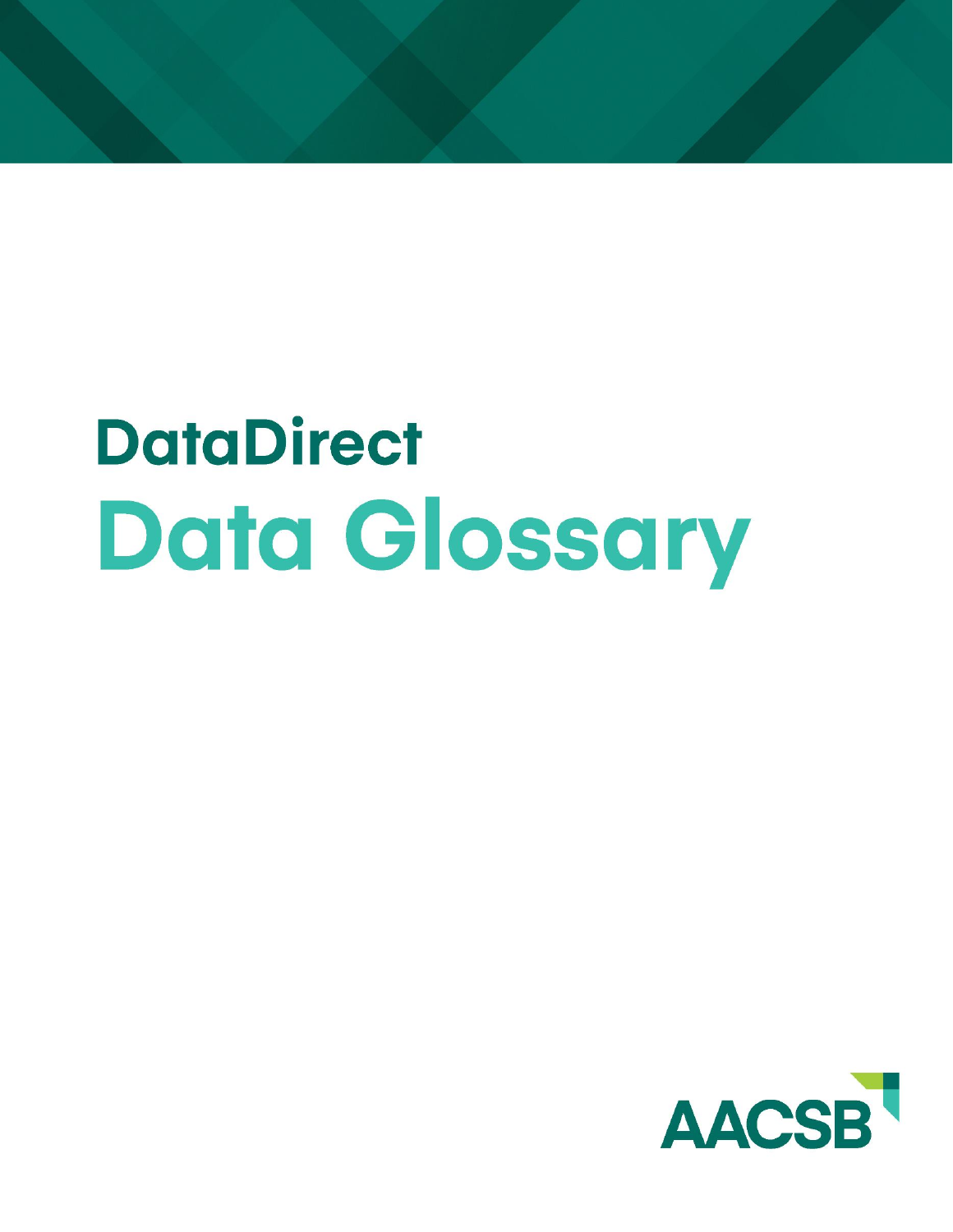- Introduction
- 1 Accounting Unit Characteristics
	- o 1.1 Accounting Unit Program Levels Offered
	- o 1.2 Basic Accounting Unit Characteristics
- 2 Admissions
	- o 2.1 Admissions
- 3 Business School Characteristics
	- o 3.1 Basic Business School Characteristics
	- o 3.2 Business School Program Levels Offered
	- o 3.3 Languages of Instruction
	- o 3.4 Non-Degree Programs
	- o 3.5 Parent Institution Enrollment
- 4 Degrees Conferred
	- o 4.1 Degrees Conferred
- 5 Enrollment
	- o 5.1 Class Size
	- o 5.2 Enrollment
	- o 5.3 Enrollment by Race/Ethnicity and Nationality
	- o 5.4 Internationally Mobile Undergraduate Enrollment by Region of **Origin**
- 6 Faculty and Staff
	- o 6.1 Accounting Unit Faculty Qualification Definitions
	- o 6.2 Accounting Unit Faculty Types and Qualifications
	- o 6.3 Administrative Position and Academic Department Chair Salary Data
	- o 6.4 Basic Business School Faculty Salary Data
	- o 6.5 Business School Faculty and Staff Demographics Information
	- o 6.6 Business School Faculty Qualification Definitions
	- o 6.7 Business School Faculty Types and Qualifications
	- o 6.8 Doctoral Faculty Demand
	- o 6.9 Full-time Faculty Benefits
	- o 6.10 Full-time Faculty Salary Data
	- o 6.11 New Hire Benefits
	- o 6.12 Part-Time and Adjunct Faculty Salary Data
	- o 6.13 Teaching Loads
- 7 Finances
	- o 7.1 Basic Accounting Unit Finances
	- o 7.2 Basic Business School Finances
	- o 7.3 Differential Tuition Rates
	- o 7.4 Financial Reporting Software Used
	- o 7.5 Fundraising Percentages
	- o 7.6 Net Flow of Funds Between Business School and Parent Institution
	- o 7.7 Sources of Operating Funds
	- o 7.8 Tuition and Fees
	- o 7.9 Uses of Operating Funds
- 8 Governance
	- o 8.1 Business School Advisory Council Relations
	- o 8.2 Business School Influence on Parent Budget
	- o 8.3 Level of Governance Autonomy
	- o 8.4 Organizational Control
	- o 8.5 Resource Allocation Factors
	- o 8.6 Resource Allocation Models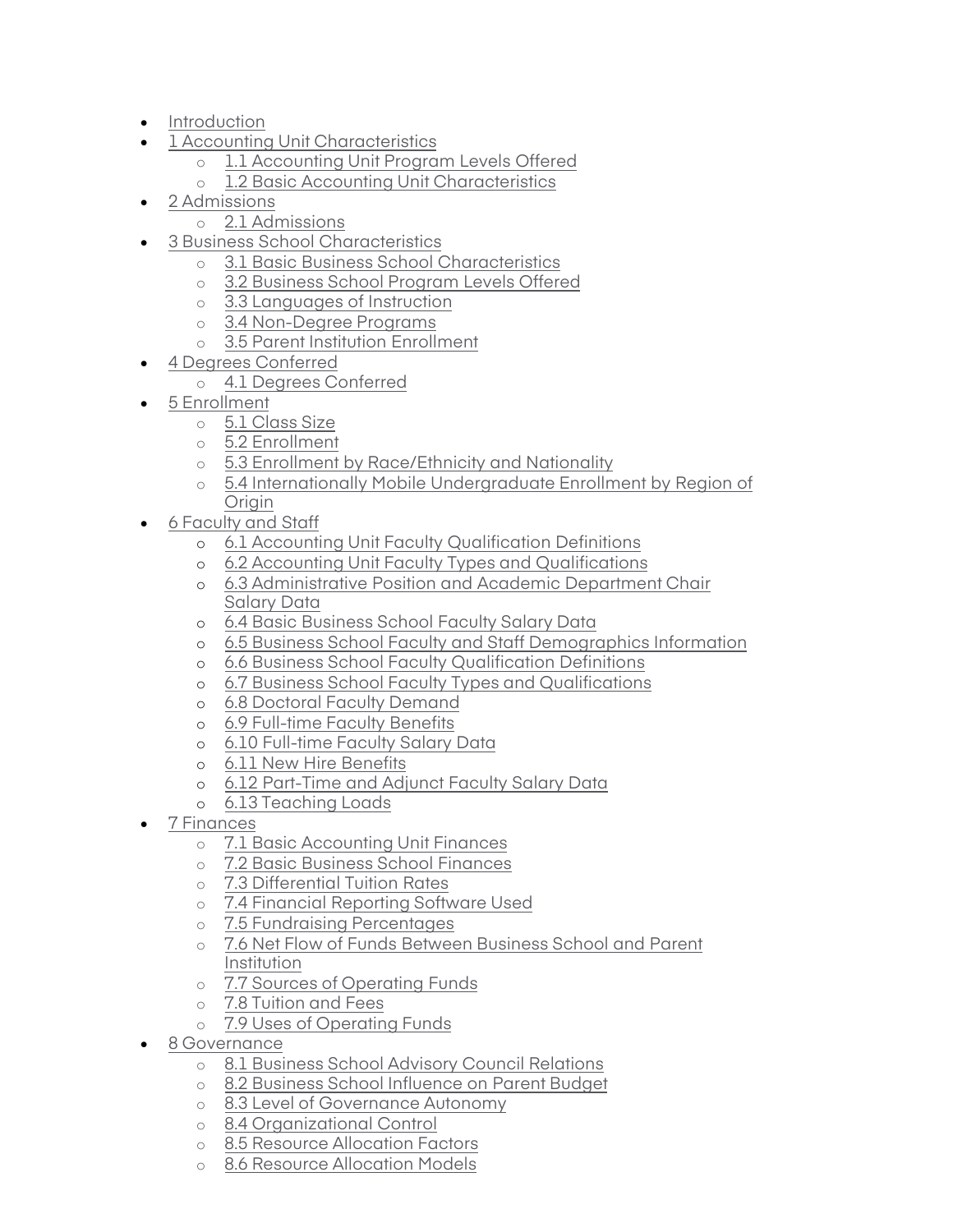- o 8.7 Resource Tracking
- o 8.8 Stakeholder Influence and Involvement
- o 8.9 Tuition Collection Models
- 9 Graduate Employment
	- o 9.1 Accounting Unit Graduate Salaries
	- o 9.2 Accounting Unit Graduates
	- o 9.3 Business Unit Basic Graduate Employment Data
	- o 9.4 Business Unit Graduate Employment
	- o 9.5 Business Unit Graduate Salary and Compensation
- 10 Innovations That Inspire
	- o 10.1 Innovation Characteristics
	- o 10.2 Innovations
- 11 Mission and Strategic Management
	- o 11.1 Accounting Unit Age of Mission and Strategic Plan
	- o 11.2 Accounting Unit Mission and Priorities
	- o 11.3 Area of Recruiting Focus
	- o 11.4 Business School Age of Mission and Strategic Plan
	- o 11.5 Business School Mission and Priorities
- 12 Programs
	- o 12.1 Accounting Unit Program DetailsSee also program data reflected in: Admissions Degrees Conferred **Enrollment** Finances (Tuition and Fees) o 12.2 Business Program Level of Reporting Detail
	- o 12.3 Business School Program DetailsSee also program data reflected in: Admissions Degrees Conferred
		- Enrollment
		- Finances (Tuition and Fees)
- 13 Appendix
	- o Data Calendar
	- o AACSB Survey Data Descriptions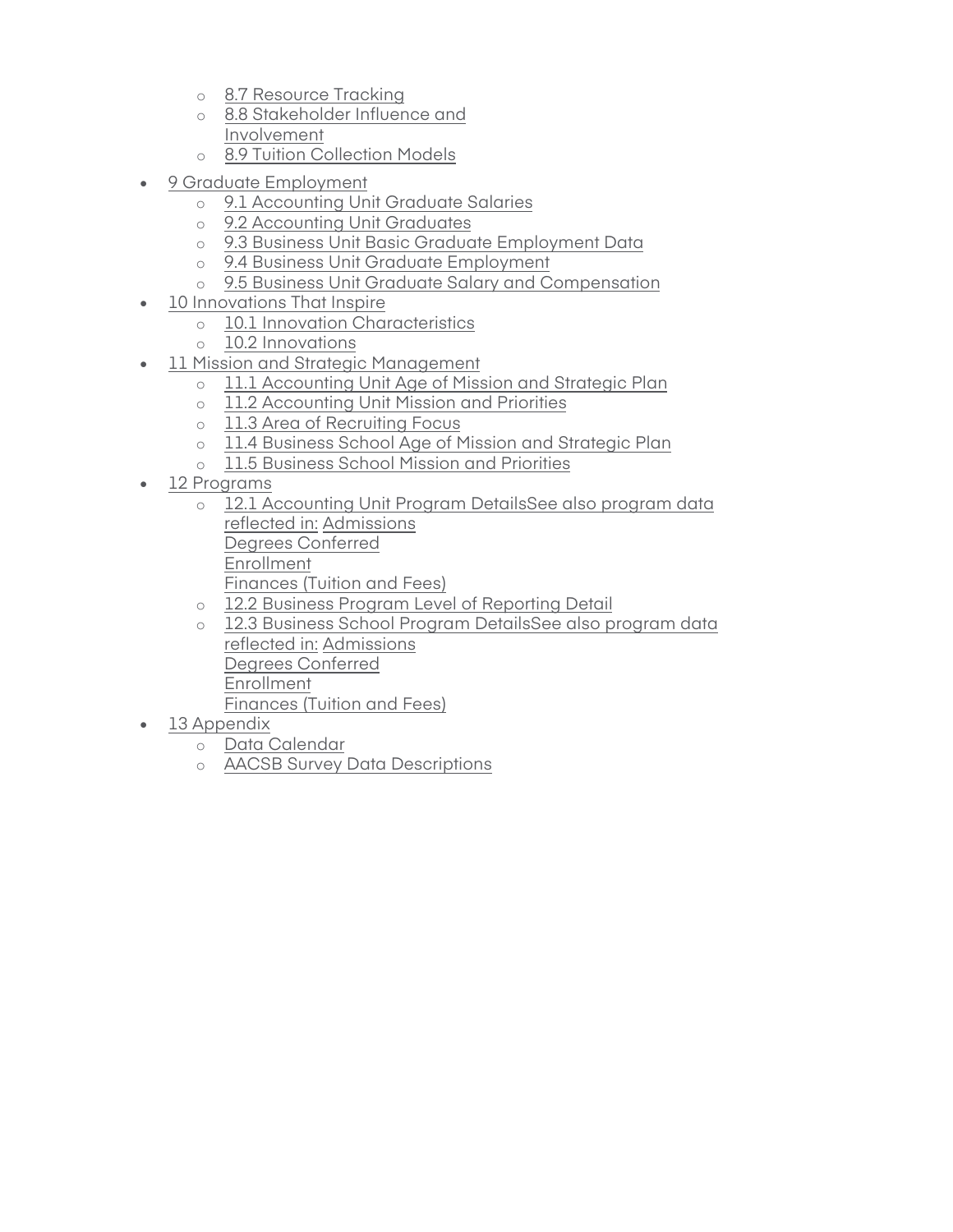### Introduction

Powered by the collective strength of the global Business Education Alliance, AACSB International is the primary source for data and analysis on business education globally.

DataDirect enables participating member organizations to access custom reports drawn from the world's most comprehensive database of business schools globally. The reporting and benchmarking tools in DataDirect support strategic planning and decisionmaking by allowing data reflecting key areas of business school operations and activities to be compared across schools and over time.

AACSB data also informs broader analyses of the state of the global business education landscape and the ways in which that landscape is evolving. In accordance with confidentiality policies, certain data may be made available via published reports from AACSB, in response to media inquiries, and in support of research projects.

This AACSB Data Glossary contains a list and descriptions of the types of data that comprise this data set. More detailed information about these data points and their definitions are available for reference in DataDirect. Below each description is the name of the AACSB survey where the data point(s) is/are collected.

The appendix to this glossary provides an overview of the surveys offered by AACSB, as well as the data collection and release calendar for each of our surveys.

Questions, comments, and suggestions about AACSB data, or the DataDirect platform, may be directed to the AACSB Business Education Intell[igence team at](mailto:datadirect@aacsb.edu) datadirect@aacsb.edu.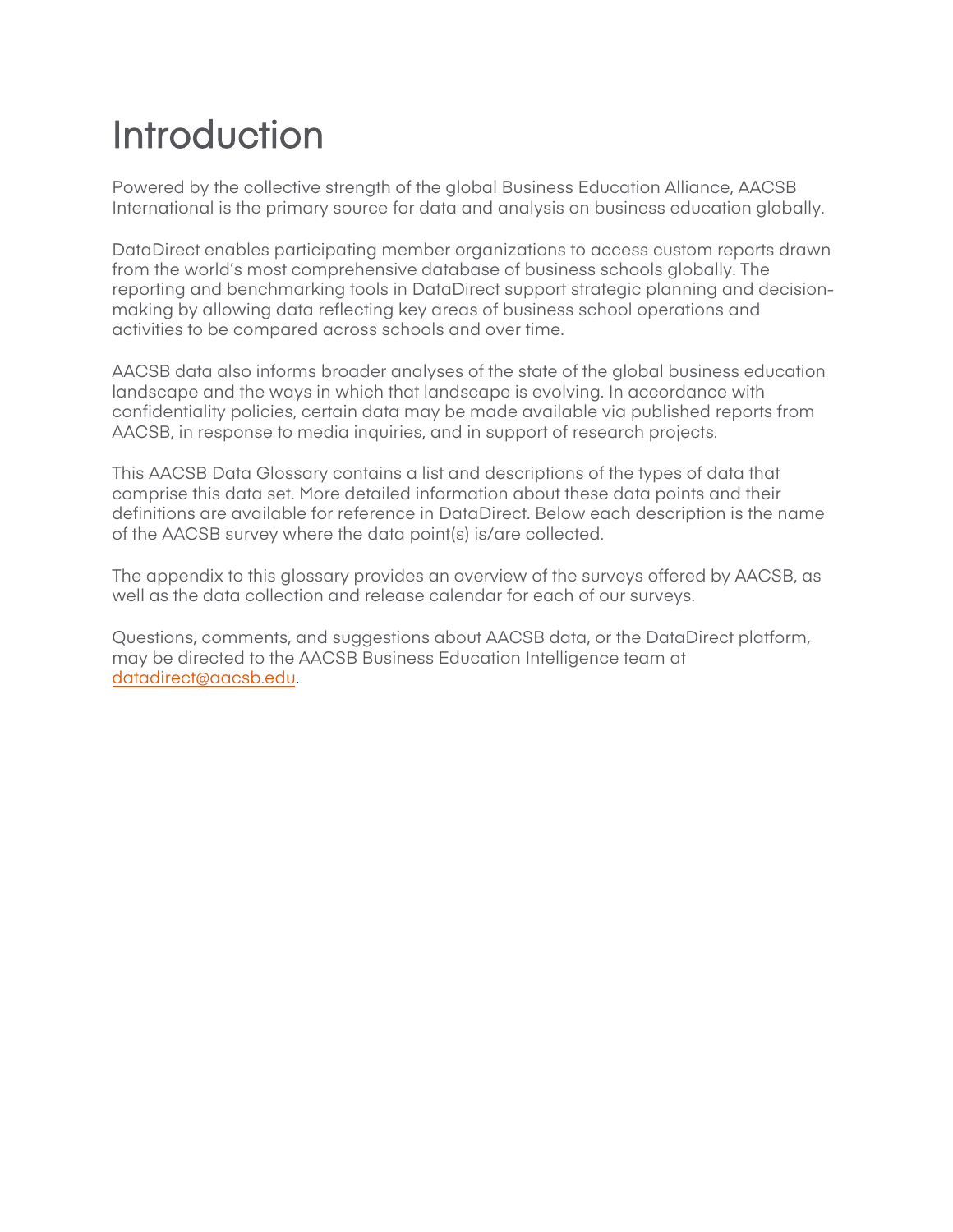# **1 Accounting Unit Characteristics**

#### **1.1 Accounting Unit Program Levels Offered**

The levels of programs that are offered by the accounting unit: Undergraduate, Master's, Doctoral, and/or Certificate-level programs.

Accounting Programs Questionnaire (APQ)

### 1.2 Basic Accounting Unit Characteristics

Basic information about the accounting unit, including:

- Name of the accounting unit
- Name of business school with which the accounting unit is associated
- Relationship type to business school with which the accounting unit is associated (department within business school; faculty within business school; school/college within business school; school/college separate from but affiliated with business school, or school/college separate from and not affiliated with business school)
- Accounting unit website address
- Start and end month of the academic year

Accounting Programs Questionnaire (APQ)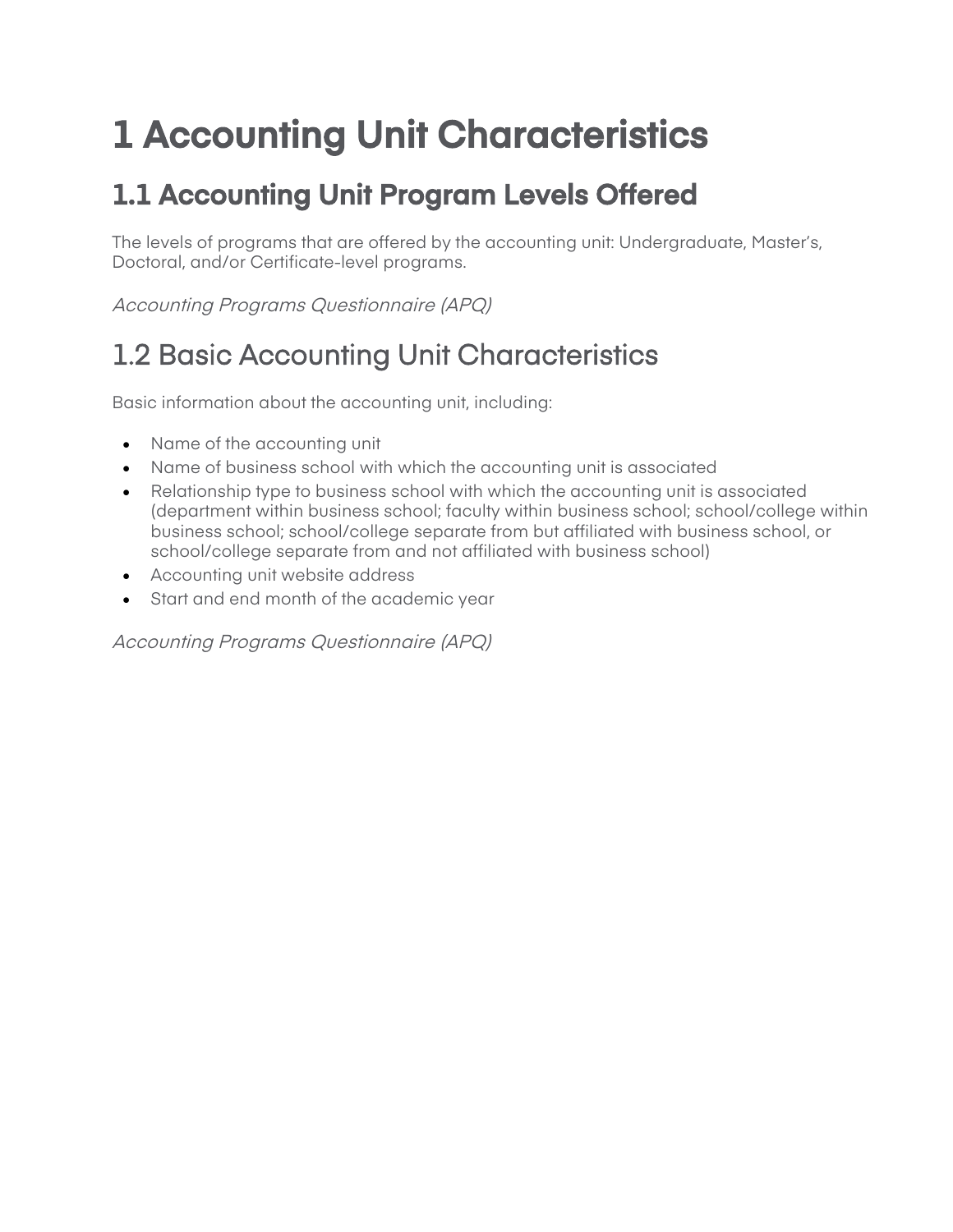# 2 Admissions

#### 2.1 Admissions

The numbers of applications received, offers of admission sent, and total new entrants during the most recently completed 12-month period of October 1–September 30.

Undergraduate program admission information is available for each school regarding:

- The number of new entrants that reported SAT or ACT test scores or any alternative testing/admissions processes used
- The average SAT and/or ACT scores for new entrants that reported scores.

Graduate program information is available for each graduate program individually regarding:

- The numbers of new entrants reporting work experience
- The average amount of work experience in months
- The number of new entrants reporting if applicable, and the mean and median reported test scores
- GMAT and/or GRE test scores, or alternative testing/admissions processes used

*BSQ Programs Module; Accounting Programs Questionnaire (APQ)*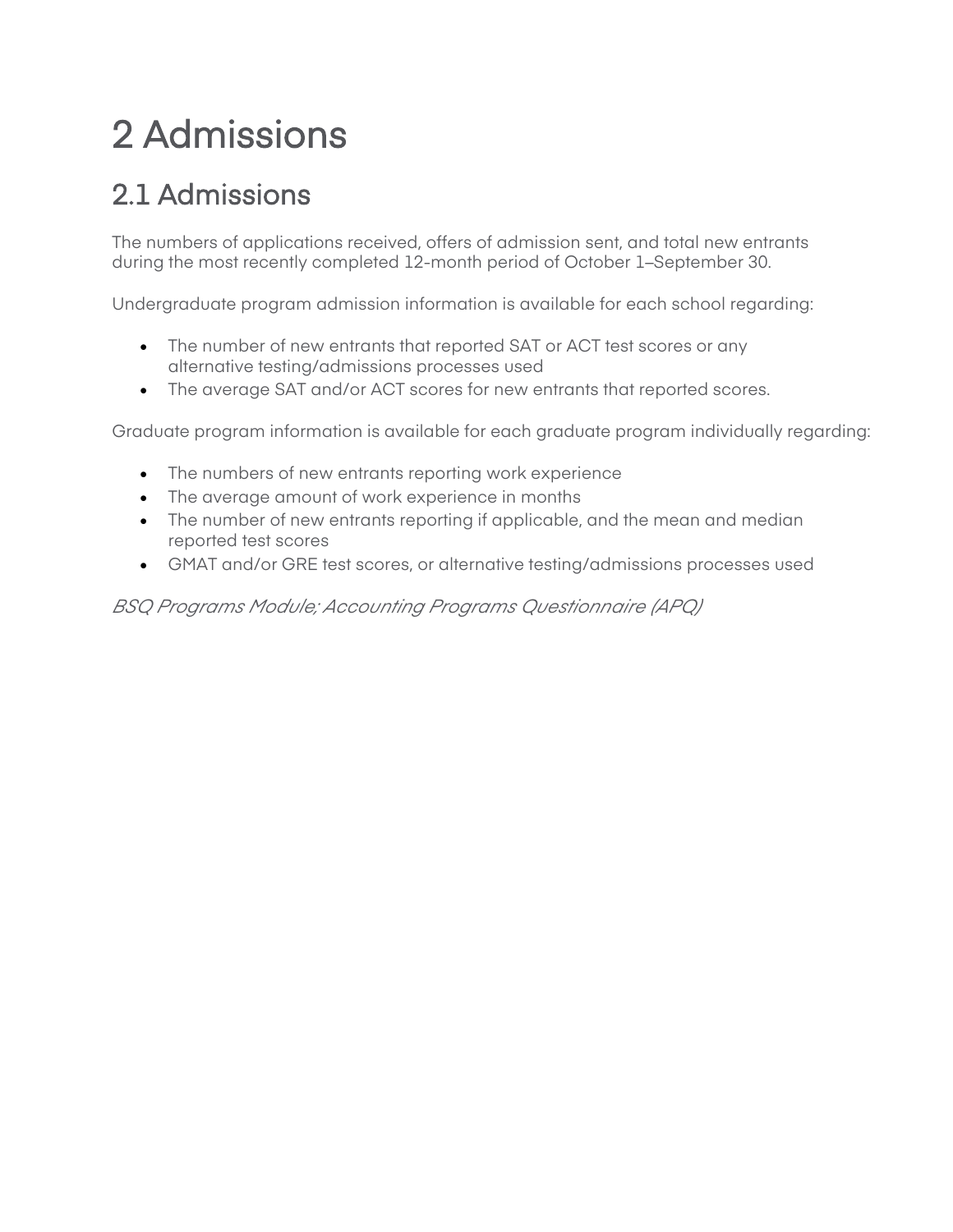# 3 Business School Characteristics

#### 3.1 Basic Business School Characteristics

Basic information about the business school, including:

- Relationship type to parent university/institution (A—standard academic school, one among many; B—semi- or mostly autonomous school; or C—independent standalone business school)
- Parent institution name
- The levels of programs that are offered by the school: Undergraduate, Master's, Doctoral, and/or Certificate-level programs.
- Institutional control type (Public, Private Not-for-Profit, Private For-Profit, Other/ Does Not Apply)
- Start and end month of the academic year
- Method of tracking student progress and awarding credit (semester or quarter credit hours, ECTS (European Credit Transfer and Accumulation System) or CATS (Credit Accumulation and Transfer Scheme) credits)

BSQ Programs Module

#### 3.2 Business School Program Levels Offered

The levels of programs that are offered by the school: Undergraduate, Master's, Doctoral, and/or Certificate-level programs.

BSQ Programs Module

#### 3.3 Languages of Instruction

The business school's primary language of instruction, and whether it offers either full degree programs or partial degree programs in one or more secondary languages. Language options include Arabic, Chinese-Mandarin, Dutch, English, French, German, Greek, Hindi, Japanese, Italian, Korean, Portuguese, Russian, Spanish, and Otherplease specify.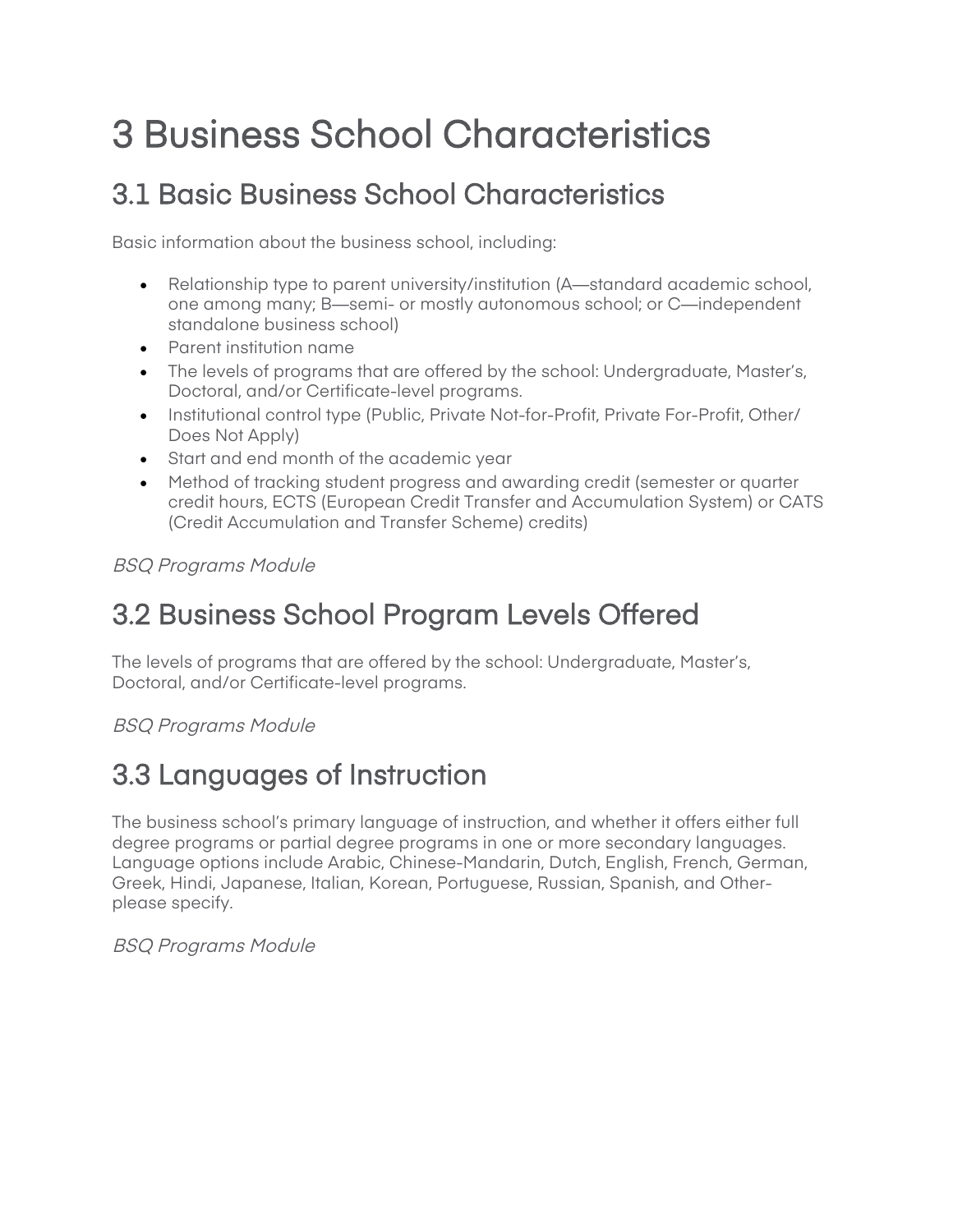#### 3.4 Non-Degree Programs

Information on whether or not the business school offers non-degree educational programs. If the school indicates that it does, then they indicate what types they offer. Types include Undergraduate, Graduate, and Digital Certificate programs; Undergraduate and Graduate Minors; Digital Badges; Non-Degree Seeking courses for credit; Visiting Fellowships; Postdoctoral programs; Executive Education; and Other.

BSQ Programs Module

#### 3.5 Parent Institution Enrollment

The overall institutional enrollment for the parent university/institution of the participating business school (as applicable), at each of the following levels: Undergraduate, Master's, Doctoral, Total.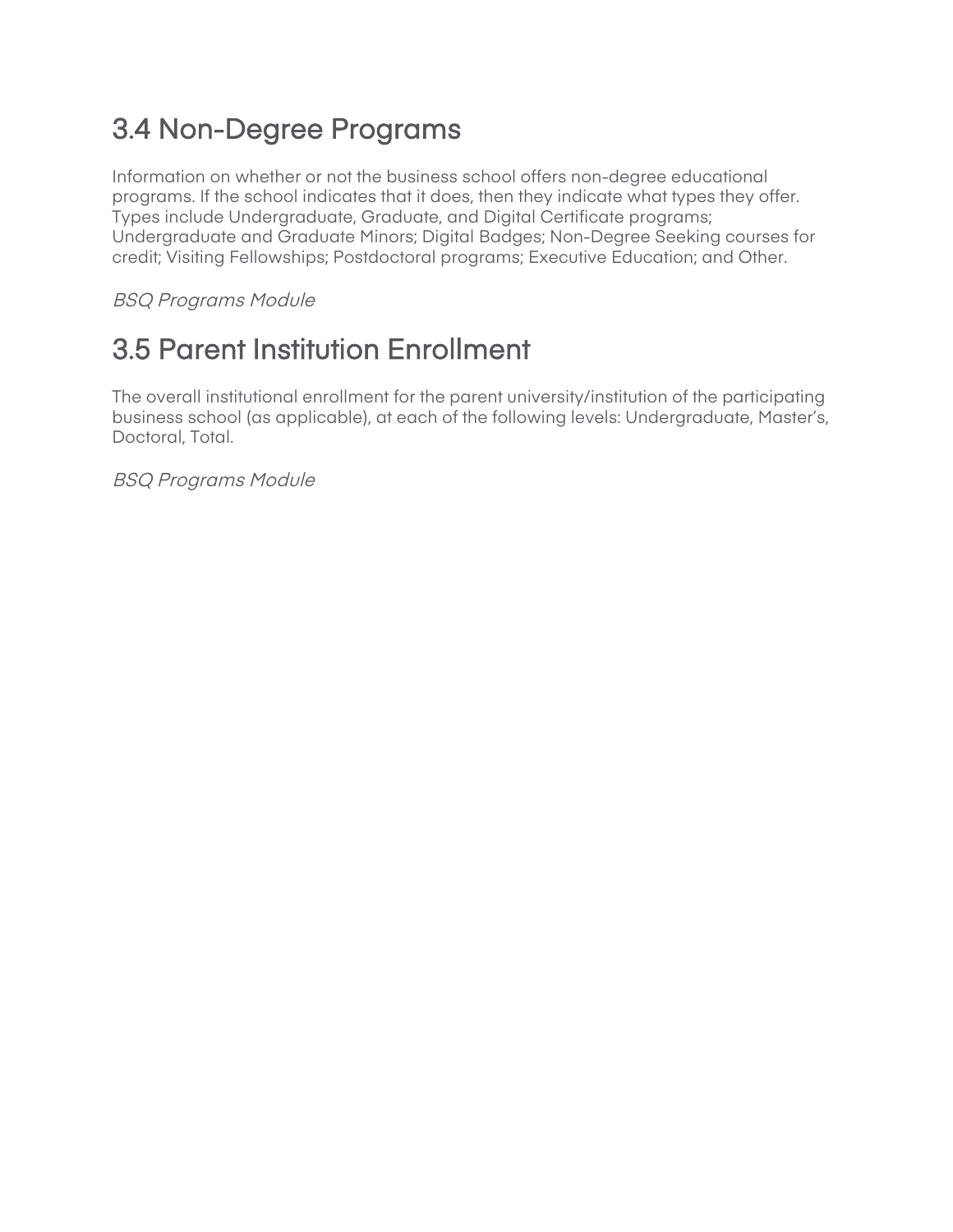# 4 Degrees Conferred

### 4.1 Degrees Conferred

The number of degrees conferred by program graduates during the most recently completed 12-month period of July 1–June 30. Degrees conferred data can be reported with gender breakouts, though this is not required. Data on degrees conferred are reported for each graduate program individually, and for all undergraduate programs collectively. For the undergraduate programs, schools have the option to break their figures out by disciplinary fields; options include:

| Accounting                              | Human Resources Management (incl.       |  |
|-----------------------------------------|-----------------------------------------|--|
|                                         | Personnel & Individual/Labor Relations) |  |
| <b>Actuarial Science</b>                | Insurance                               |  |
| Arts Administration                     | <b>International Business</b>           |  |
| Behavioral Science/Organizational       | Leadership                              |  |
| <b>Behavior</b>                         |                                         |  |
| <b>Business Communication</b>           | Management                              |  |
| <b>Business Education</b>               | Manufacturing and Technology            |  |
| <b>Business Ethics (incl. Corporate</b> | <b>Management Marketing</b>             |  |
| Social Responsibility)                  |                                         |  |
| <b>Business Law/Legal Environment</b>   | <b>Operations Research</b>              |  |
| <b>Computer or Management</b>           | <b>Production/Operations Management</b> |  |
| <b>Information Systems</b>              |                                         |  |
| Consulting                              | <b>Public Administration</b>            |  |
| <b>Information Analytics</b>            | <b>Quantitative Method</b>              |  |
| E-Business (incl. E-Commerce)           | <b>Real Estate</b>                      |  |
| Economics/Managerial Economics          | <b>Sports Management</b>                |  |
| <b>Energy Management</b>                | <b>Statistics</b>                       |  |
| <b>Entrepreneurship/Small Business</b>  | <b>Strategic Management</b>             |  |
| Administration                          |                                         |  |
| Finance (incl. Banking)                 | Supply Chain/Logistics/Transportation   |  |
| <b>General Business</b>                 | Taxation                                |  |
| Health Services/Hospital Administration |                                         |  |
| Other Hotel/Restaurant/Tourism          |                                         |  |
|                                         |                                         |  |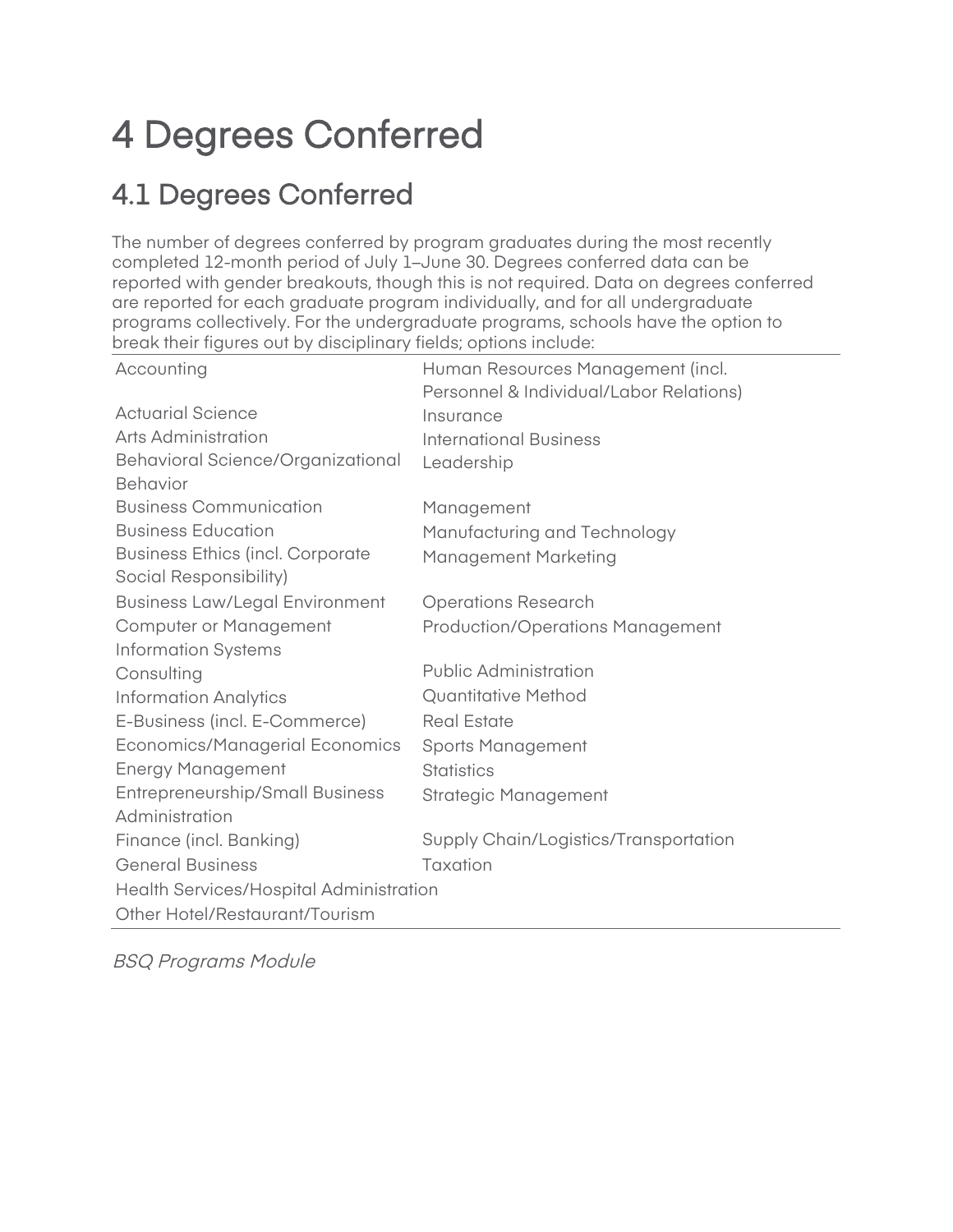# 5 Enrollment

### 5.1 Class Size

The number of required courses underway on the enrollment census date at each degree level offered by the business school: Undergraduate, General Business Master's (including MBA), Specialized Master's, and Doctoral. The number of students enrolled in each of these courses is used to calculate and report the mean, median, and mode (or most common) class size at each level. Beginning with the 2018–19 data year, data are reported separately for face-to-face versus online delivery.

BSQ Programs Module

### 5.2 Enrollment

The number of enrollees on October 15 of the survey year (or the school's official census date). Enrollment data can be reported with gender (Male, Female, or Other) and/or fulltime/part-time breakouts, though this is not required. Enrollment data are available for each graduate program individually, and for all undergraduate programs collectively. For graduate programs, enrollment is available by four types of delivery categories:

- Face to Face
- Online
- Multi-Modal or Blended/ Hybrid
- Other Delivery Methods

Please see Section 13 for definitions of these types of program delivery categories.

BSQ Programs Module

#### 5.3 Enrollment by Race/Ethnicity and Nationality

The race/ethnicity and nationality of the business school's enrollees. All schools report the total number from their Host Country/Territory, Other Country/Territory of Origin or Birthplace, and Unknown. U.S.-based schools also report each of the standard U.S. Census race/ethnic categories: American Indian or Alaskan Native; Asian; Black, Non-Hispanic; Hispanic/Latino; Native Hawaiian or Other Pacific Islander; White, Non-Hispanic; Two or More Races; Race/Ethnicity Unknown; and Other Country/Territory of Origin or Birthplace. Enrollment by race/ethnicity data can be reported with gender and/ or full-time/part-time breakouts as well, though this is not required. Enrollment by race/ ethnicity data are reported for each graduate program individually, and for all undergraduate programs collectively.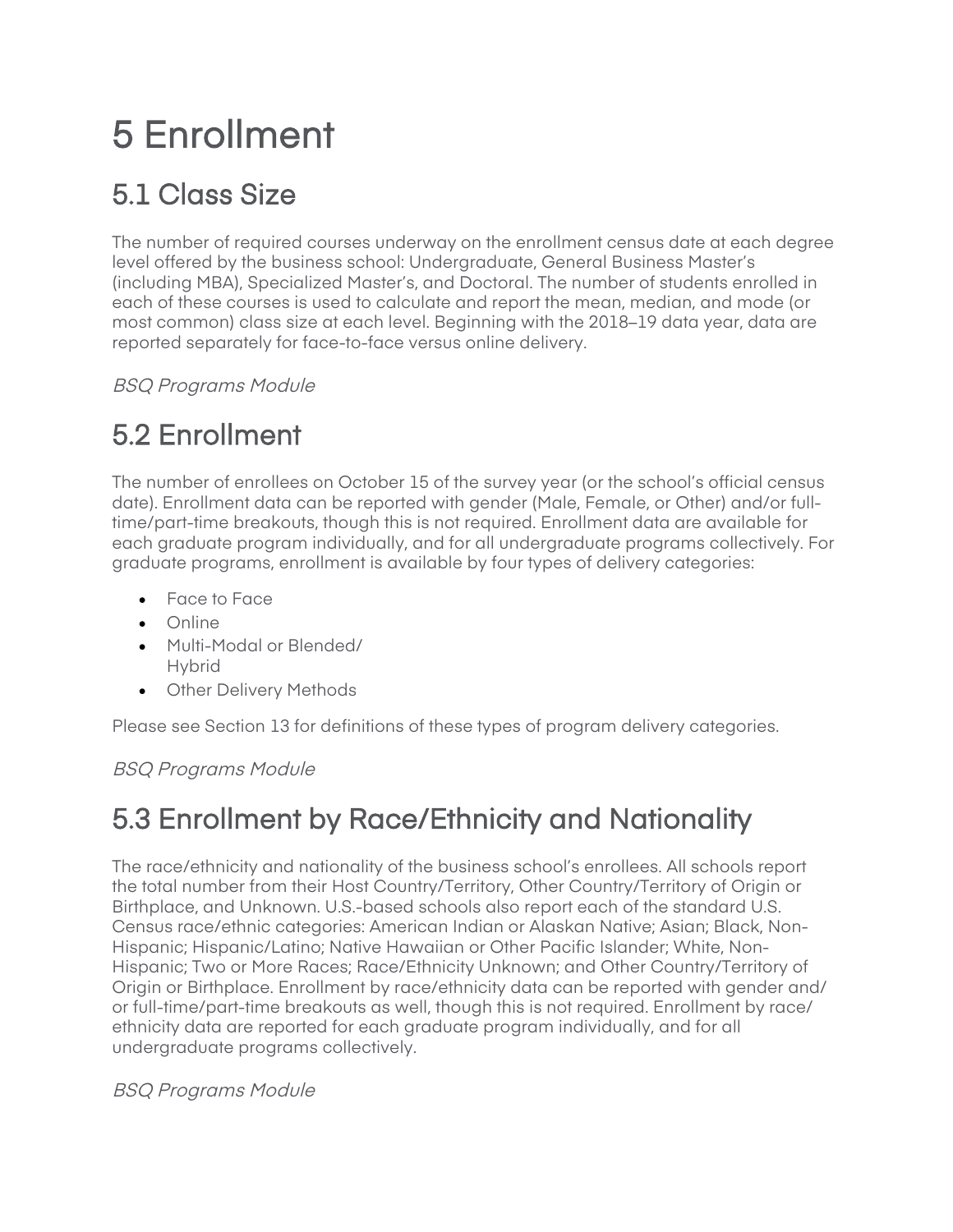#### 5.4 Internationally Mobile Undergraduate Enrollment by Region of Origin

The geographic region of origin for the undergraduate enrollees that originate from locations other than the business school's host country/territory. Regions and sub-regions are labeled in accordance with the U.N. Statistic Division categories with [the Western Asia region subdivided into Midd](https://unstats.un.org/unsd/methodology/m49/)le East (Bahrain, Iraq, Israel, Jordan, Kuwait, Lebanon, Oman, Palestine, Qatar, Saudi Arabia, Syria, United Arab Emirates, Yemen) and Near East (Armenia, Azerbaijan, Cyprus, Georgia, Northern Cyprus, Turkey).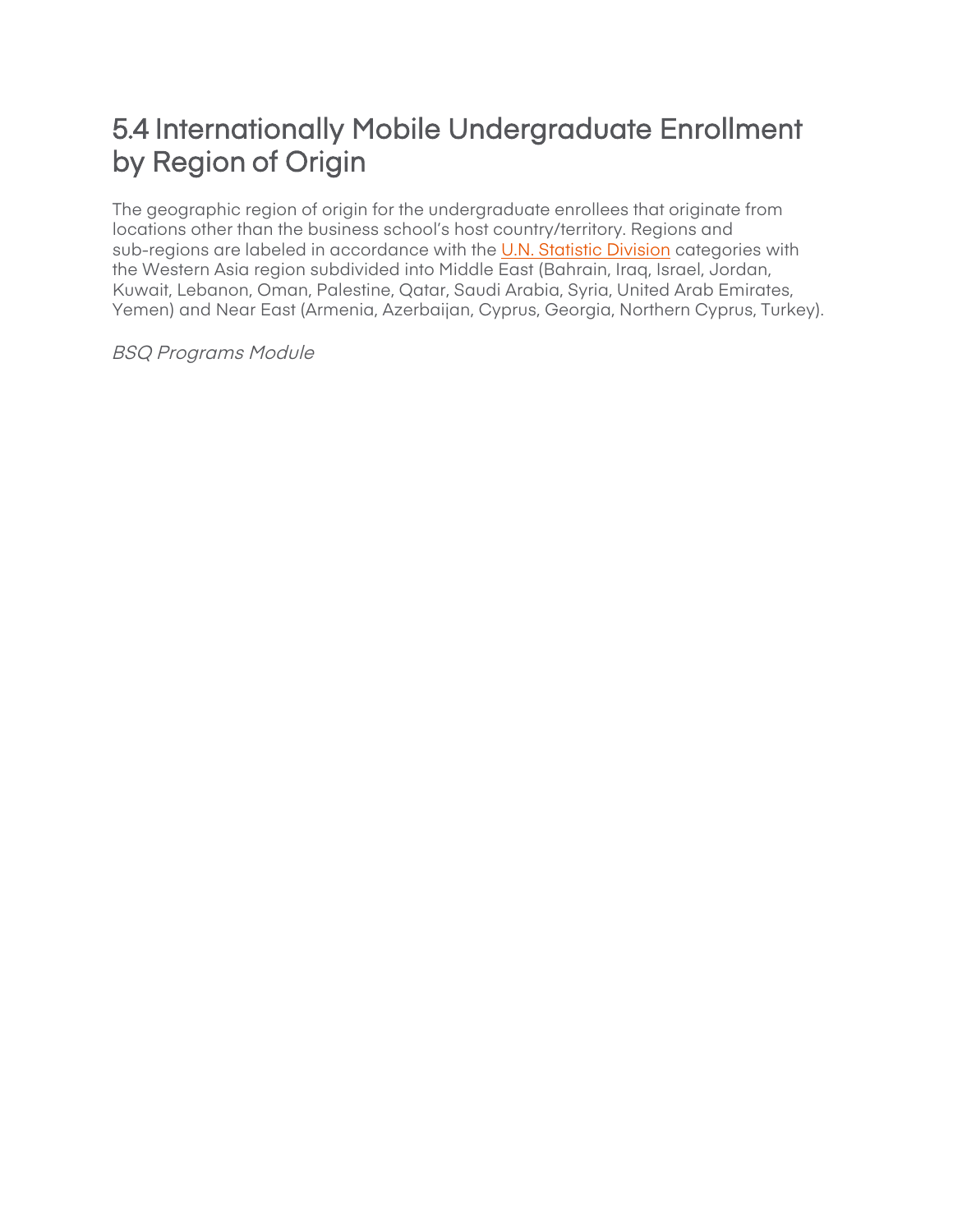# 6 Faculty and Staff

### 6.1 Accounting Unit Faculty Qualification Definitions

Text entry definition, as provided by the reporting accounting unit, of the unit's standards for Scholarly Academic (SA), Practice Academic (PA), Scholarly Practitioner (SP), and Instructional Practitioner (IP) qualifications per 2013 AACSB Accounting Accreditation Standards.

Accounting Programs Questionnaire (APQ)

#### 6.2 Accounting Unit Faculty Types and Qualifications

The headcounts of accounting unit faculty, broken out by various dimensions defined in the 2013 AACSB Accounting Accreditation Standards. These dimensions include: Participating and Supporting faculty, broken out by gender, including the subsets that hold doctoral qualifications, current professional certifications, and recent relevant practical experience; Participating and Supporting faculty, broken out by the primary qualification types (Scholarly Academic, Practice Academic, Scholarly Practitioner, Instructional Practitioner, Other or Unknown).

Accounting Programs Questionnaire (APQ)

#### 6.3 Administrative Position and Academic Department Chair Salary Data

All senior administrative positions (e.g., Dean, Associate/Assistant Dean, program directors, etc.) at the reporting business school, information is available regarding their position, whether they are on a 9-10 month or 11-12 month annual contract, their base annual salary figure (in thousands of their selected currency), the calendar year in which they were appointed to the present position, and their gender (male, female, or other/not reported). For academic department chairs, information is available regarding the disciplinary field(s) over which they are chair, whether they are on a 9-10 month or 11-12 month annual contract, their base annual salary figure (in thousands of their selected currency), and their gender (male, female, or other/not reported). If an administrator or department chair is also faculty member, then the salary figure includes both their reported base salary as a faculty member, plus any additional stipend received for administrative duties. The school may also choose to report the percentage of each individual's total contractual compensation that their base salary figure represents.

All these data are confidential on both an individual and school-level basis, and reported only in aggregate for a selected comparison group.

Staff Compensation & Demographics Survey (SCDS)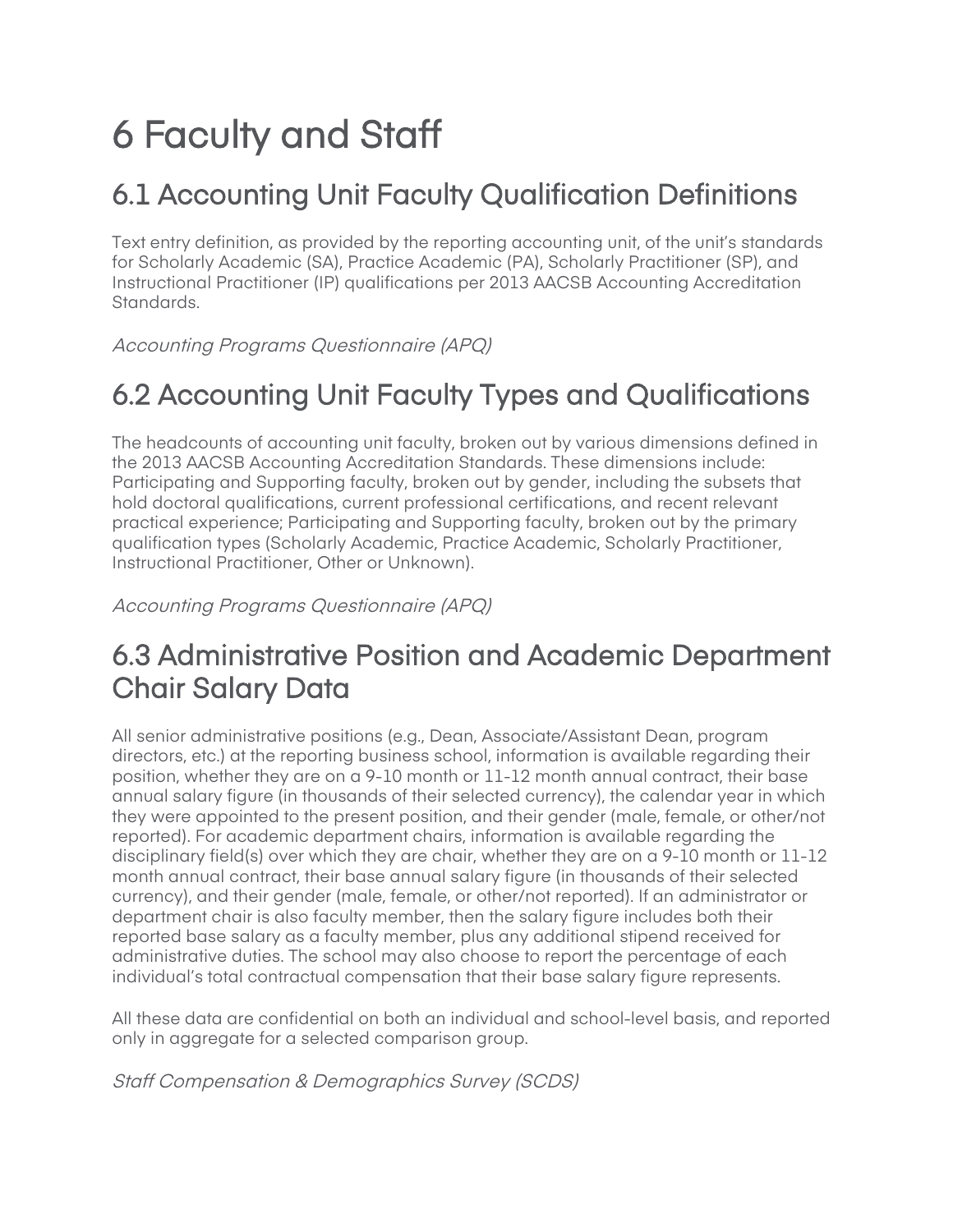#### 6.4 Basic Business School Faculty Salary Data

Includes the currency in which the business school is reporting financial data points, as well as the average percentage of the total compensation for faculty members that is represented by reported base salaries.

For example, if on average faculty members receive US\$50,000 per year in salary and also receive additional compensation worth US\$25,000, the school would report that the approximate percentage of total compensation comprised by base salary is 67%.

When calculating the percentage of total compensation represented by the salary figure, the "total compensation" includes only things that are a part of the base contract as faculty members, such as medical/dental benefits, automotive/housing allowances, FICA, etc. Excludes adjustments for administrative duties and benefits, stipends, overtime, overload or extra duty pay.

Staff Compensation & Demographics Survey (SCDS)

#### 6.5 Business School Faculty and Staff Demographics Information

The business school faculty and non-academic staff complement, broken out by various dimensions. These dimensions include: Full-time and Part-time faculty, broken out by gender, including the Full-time Equivalency (FTE) of Part-time faculty (Graduate teaching assistants and otherwise); Full-time and Part-time non-academic staff, broken out by gender, including the Full-time Equivalency (FTE) of Part-time non-academic staff (Graduate assistants and otherwise); Full-time faculty, broken out by gender and ethnicity; Full-time faculty, broken out by gender and tenure status (as applicable); and Type(s) of systems for managing permanent faculty (e.g., tenure systems) used by the business school.

Staff Compensation & Demographics Survey (SCDS)

#### 6.6 Business School Faculty Qualification Definitions

Text entry definition, as provided by the reporting business school, of the school's standards for Scholarly Academic (SA), Practice Academic (PA), Scholarly Practitioner (SP), and Instructional Practitioner (IP) per 2020 AACSB Business Accreditation Standards.

Staff Compensation & Demographics Survey (SCDS)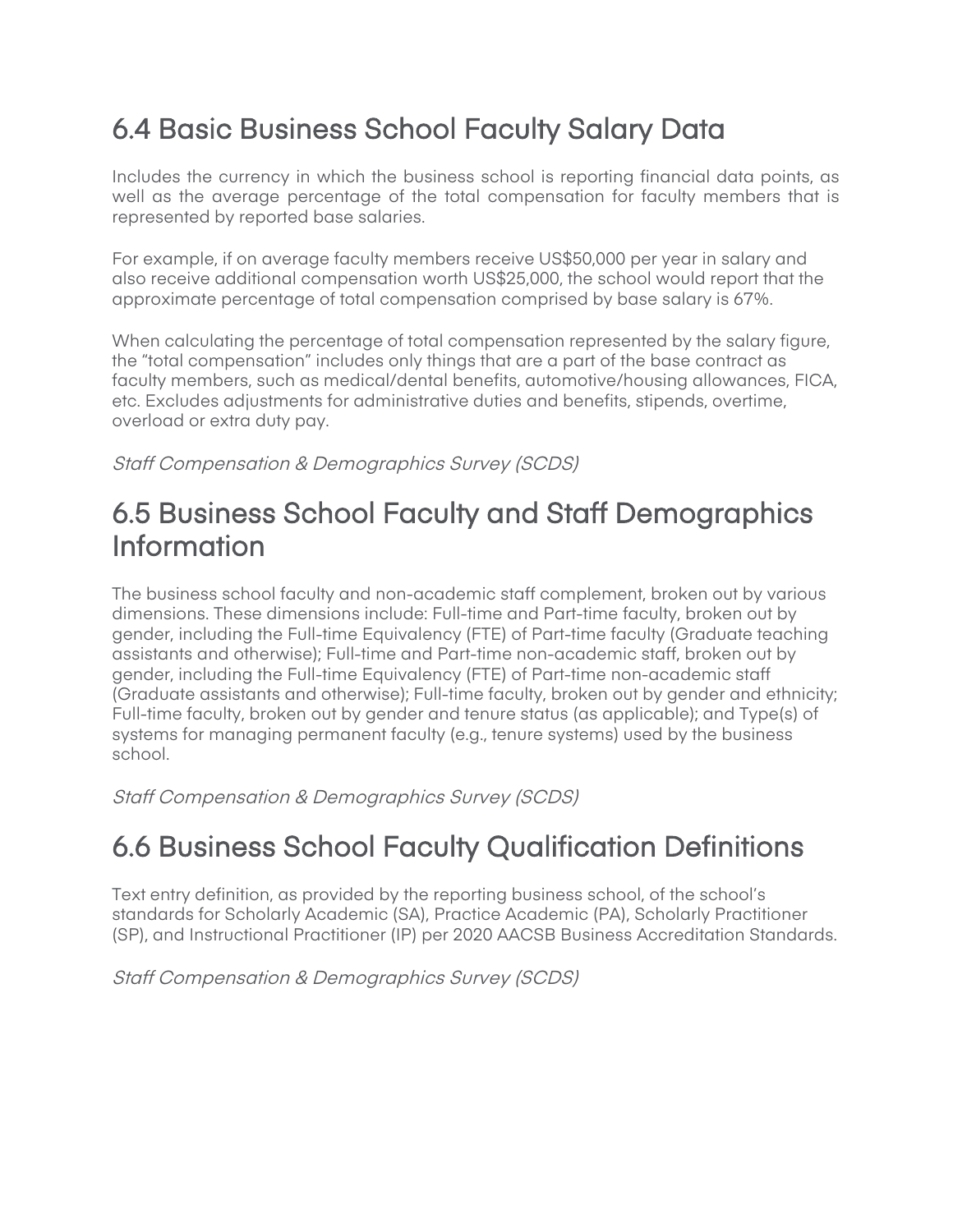#### 6.7 Business School Faculty Types and Qualifications

The headcounts of business school faculty, broken out by various dimensions defined in the 2020 AACSB Business Accreditation Standards. These dimensions include: Participating and Supporting faculty, broken out by gender, including the subsets that hold doctoral qualifications; Participating and Supporting faculty, broken out by full-time and part-time, as well as by the primary qualification types (Scholarly Academic, Practice Academic, Scholarly Practitioner, Instructional Practitioner, Additional Faculty or, for non-accredited respondents, Unknown).

Staff Compensation & Demographics Survey (SCDS)

### 6.8 Doctoral Faculty Demand

For each disciplinary field, the SCDS calculates the total number of full-time faculty positions reported by the business school. Schools have the option also to report the subset of those faculty positions held by faculty with doctoral degrees, and the subset of those postions who are expected or anticipated to be retiring within the next five years. Also, for each disciplinary field, schools may report the number of authorized, funded positions which the business school is actively trying to fill in the current academic year with doctoral degree faculty, as well as the net planned growth in full-time doctoral degree faculty positions in the next academic year.

Staff Compensation & Demographics Survey (SCDS)

### 6.9 Full-time Faculty Benefits

These data indicate whether or not the business school offers various benefits to full-time faculty during the survey year. If they do, then they also enter the number of full-time faculty who received each available benefit. If the benefit is a form of monetary compensation, the average per-person amount paid is also reported in the school's selected currency. Possible benefits include:

- Summer research funds
- Summer teaching compensation
- Overload credit/stipends for teaching credit-bearing courses
- Stipends for teaching non-credit-bearing courses
- Additional funds for research
- Additional pay for administrative duties (above and beyond teaching/ research)
- Additional pay for production of intellectual contributions beyond expected standards
- Additional pay for teaching at international partner institution(s)
- Other specified benefits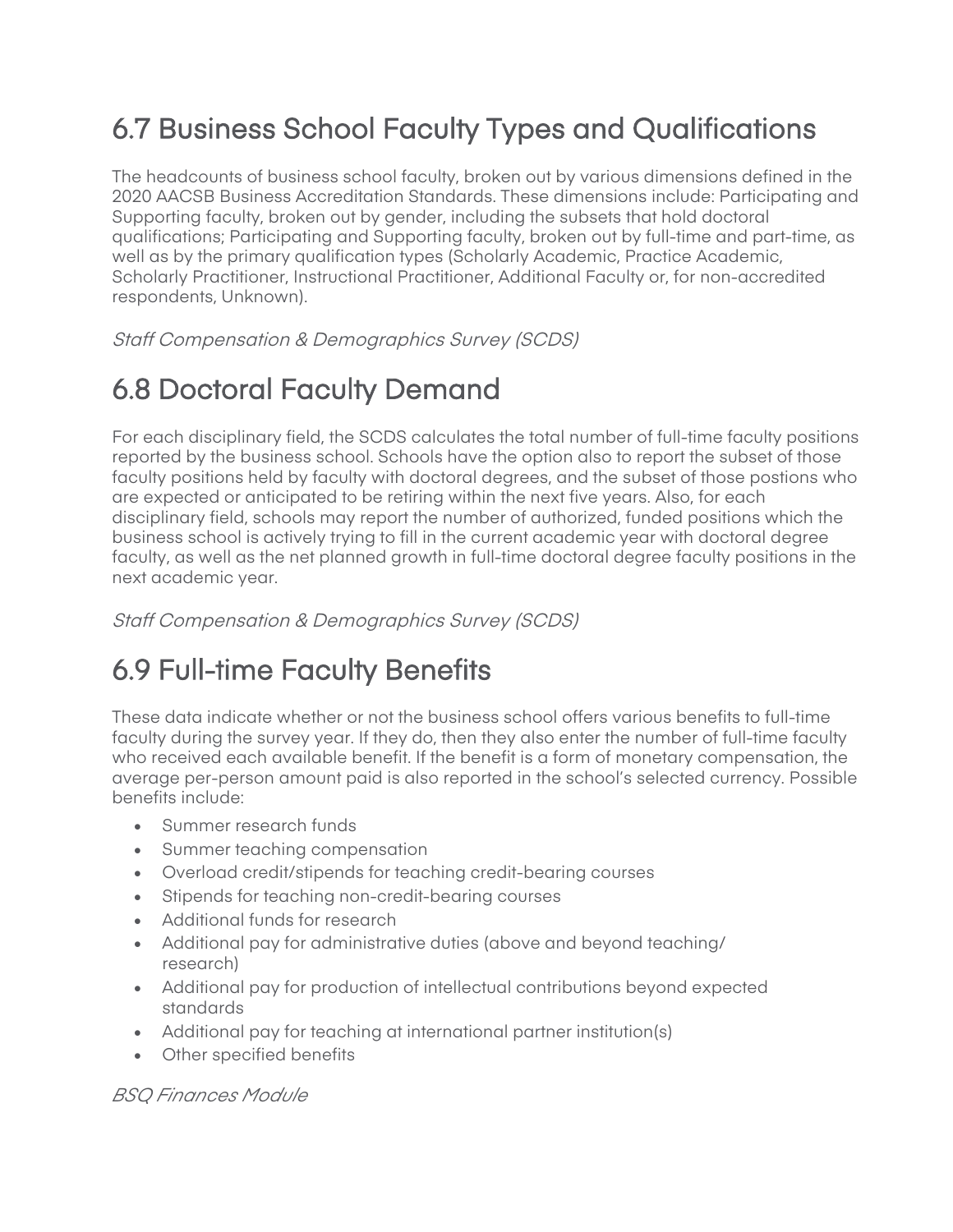### 6.10 Full-time Faculty Salary Data

For all full-time faculty at the reporting business school, the school reports their faculty rank, their disciplinary field, their base annual salary figure (in thousands of their selected currency), whether they are on a 9-10 month or 11-12 month annual contract, their tenure status (if applicable), the calendar year in which they were first hired, their qualification type (according to current AACSB accreditation standards), and their gender (male, female, or other/not reported). If the faculty member is a new hire for the year, the school also indicates whether they are a newly minted doctorate, ABD or all but dissertation, or neither. The school may also choose to report the percentage of the faculty member's total contractual compensation that their base salary figure represents. All these data are confidential on both an individual and school-level basis, and reported only in aggregate for a selected comparison group.

Staff Compensation & Demographics Survey (SCDS)

#### 6.11 New Hire Benefits

These data indicate whether or not the business school offers a range of benefits to newly hired faculty during the survey year. If they do, then they also enter the number of newly hired faculty that received each available benefit. If the benefit is some form of monetary compensation, the average per-person amount paid is also reported in the school's selected currency. Listed benefits include: Moving expenses; Signing bonuses; Guaranteed research funds for 1, 2, or 3 years; Guaranteed teaching loads for 1, 2, or 3 years; or Other specified benefits.

BSQ Finances Module

#### 6.12 Part-Time and Adjunct Faculty Salary Data

Part-Time or Adjunct Faculty are defined as faculty who have an occasional or temporary affiliation with the institution or another faculty member in performing a duty or service in an auxiliary capacity. For business schools that employ such faculty, they may report the base pay rate those faculty would receive per semester credit hour, quarter credit hour, ECTS/CATS credit, or contact hour, as applicable. The reporting school also indicates whether any adjustment to the base pay rate exists on the basis of disciplinary field taught, degrees held, years of service at the institution, or other factors, and if so, what those factors are.

Staff Compensation & Demographics Survey (SCDS)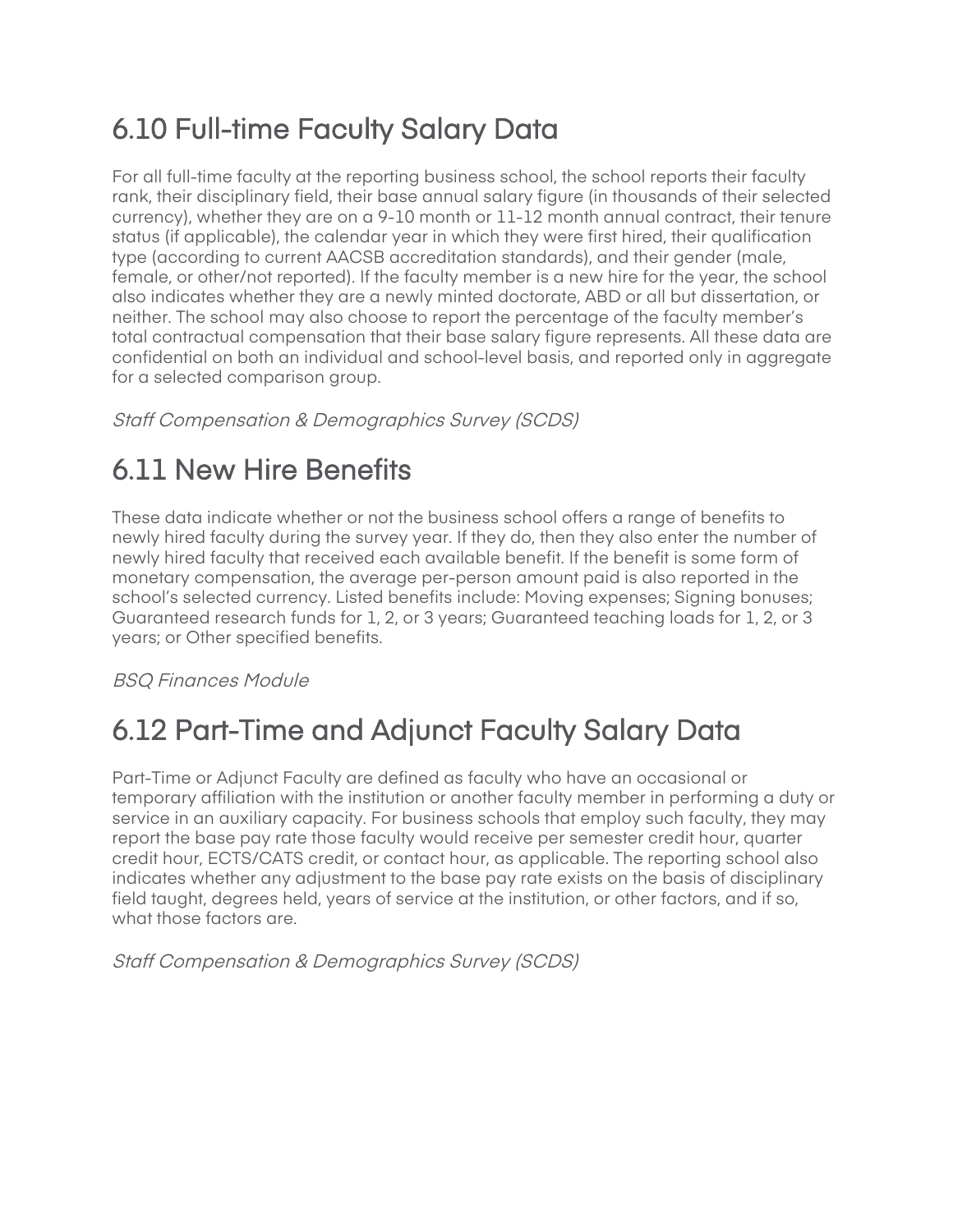### 6.13 Teaching Loads

The mean annual teaching load of the business school's full-time faculty, by their selected method of tracking student progress (i.e., semester credit hours, quarter credit hours, contact hours, ECTS credits, CATS credits, or contact hours). Schools also indicate the headcount of faculty used to calculate the mean. If an American Association of University Professors (AAUP)-style system of tenure is in place, the teaching loads will reflect only faculty who are either tenured or on a tenure-track. Information is broken out by faculty on 9–10 month versus 11–12 month annual contracts, and also by whether or not the load is affected by the levels at which the faculty teach (i.e., undergraduate or graduate courses). If it is, or if the reporting school offers only undergraduate or only graduate programs, then data are reported separately for undergraduate and graduate loads.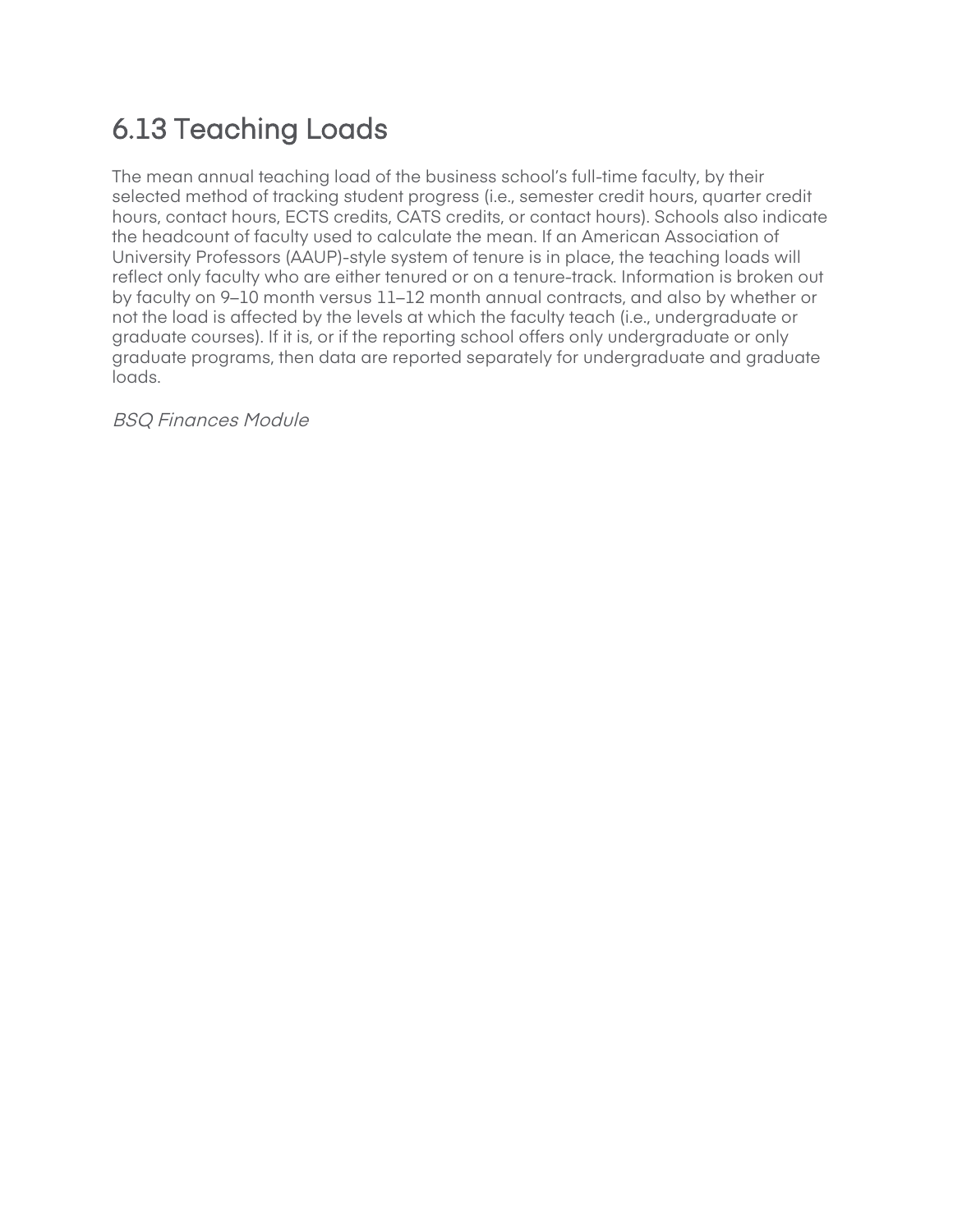# 7 Finances

#### 7.1 Basic Accounting Unit Finances

Finance data include the currency in which accounting units report their financial data; the month and year of their most recently concluded fiscal year; the total accounting unit endowment value (if applicable); and the total accounting unit operating budget for the most recently completed 12-month period for which the budget is based.

Accounting Programs Questionnaire (APQ)

#### 7.2 Basic Business School Finances

Finance data include the currency in which business schools report their financial data; the month and year of their most recently concluded fiscal year; the total business school endowment value (if applicable); and the total business school operating budget for the most recently completed 12-month period for which the budget is based. If the operating budget figure entered covers programs, faculty and/or operations that are not business education-related (e.g., non-business degree programs that are offered in the business school, etc.), then the percentage of the budget figure that is business education-related is also captured.

BSQ Finances Module

#### 7.3 Differential Tuition Rates

Information on whether the business school charges differential tuition rates in several ways:

- 1. A different rate for all programs than other academic schools at its parent university/institution
- 2. A different rate for differing academic levels (e.g., undergraduate vs. master's)
- 3. A different rate for various programs at the same academic level (e.g., MBA vs. MSc; PhD vs. DBA, etc.)

If any such differential rates are charged, higher or lower, those rates are also

collected. BSQ Finances Module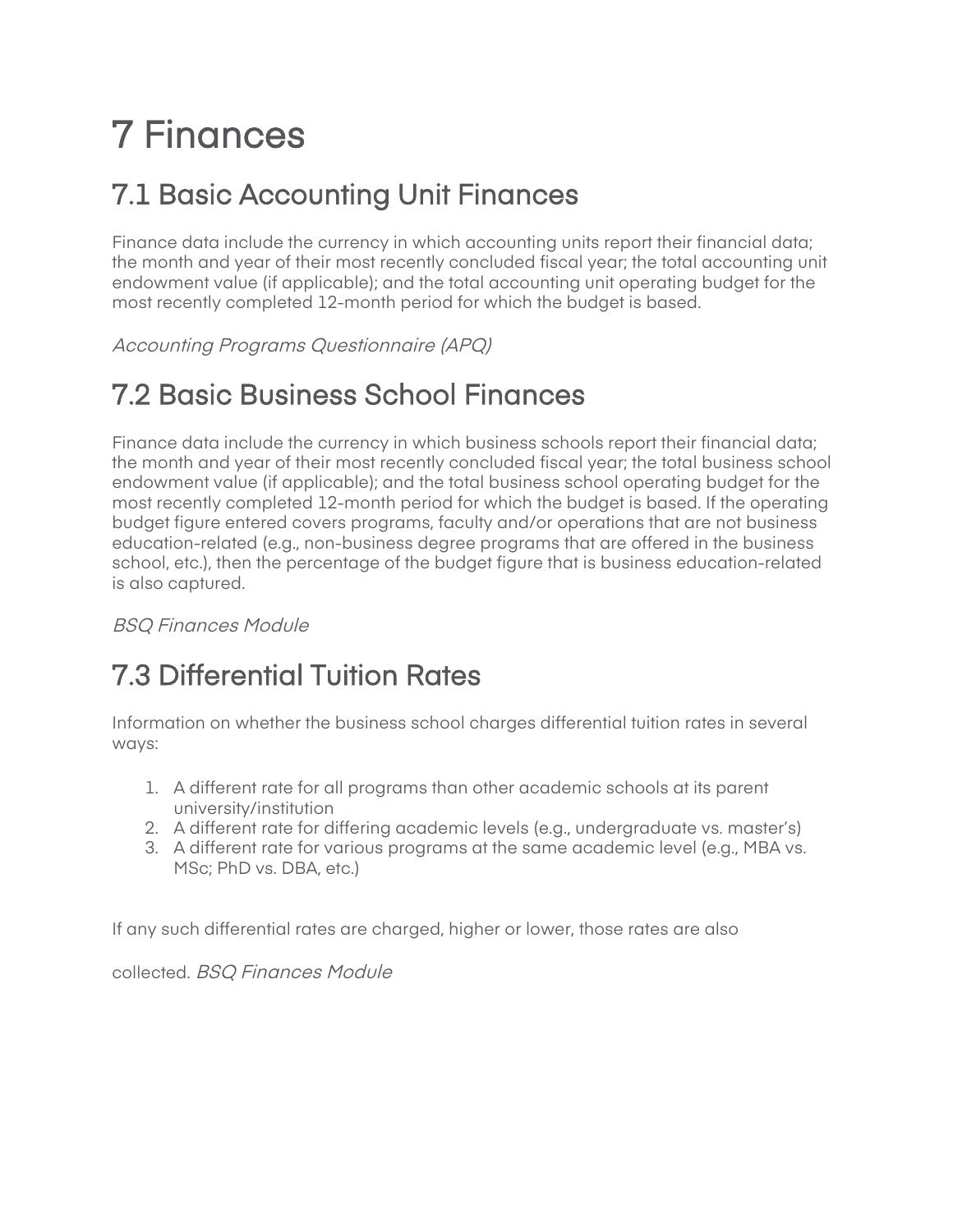#### 7.4 Financial Reporting Software Used

The financial reporting software type(s) are used by the business school. Multiple types can be indicated, and types include: Purchased–""off-the-shelf"" product; Purchased– customized ""off-the-shelf"" product; Purchased–custom-designed product; Internally designed product; or None used. If one or more types are used, schools can report the name(s) of the product(s), if applicable.

BSQ Finances Module

### 7.5 Fundraising Percentages

For private gifts and grant amounts that are reported as sources of funds, the reported fundraising percentages show the proportional breakdown of the amount reported by donor type. Types of donors include: Individuals (alumni and non-alumni), Private charitable organizations/foundations, Public organizations/foundations, and Corporations. Percentages are reported separately for amounts reported for Capital Purposes and for Current Operations (Restricted and Unrestricted).

BSQ Finances Module

#### 7.6 Net Flow of Funds Between Business School and Parent Institution

For schools that are a business unit that is a part of academic institution (e.g., university), several values to calculate the net flow of funds between the business school and its parent

university/institution. A positive net flow amount suggests that the business school provides a net positive cash flow to the parent university/institution. A negative net flow amount suggests that the parent university/institution provides a net positive cash flow to the business school. A net flow of zero suggests there is no net transfer of funds between the business school and parent

university/institution. The values entered include:

- Total Revenue Generated by Business School
- Total Business School Uses of Operating Funds
- Total Additional Funds Added to Direct Control of the Business School
- Total Unused Funds from Total Generated Income Retained by the Business School

Schools are also asked to indicate whether the Total Revenue Generated by Business School is collected and/or controlled by the business school, its parent university/ institution, or partially by both.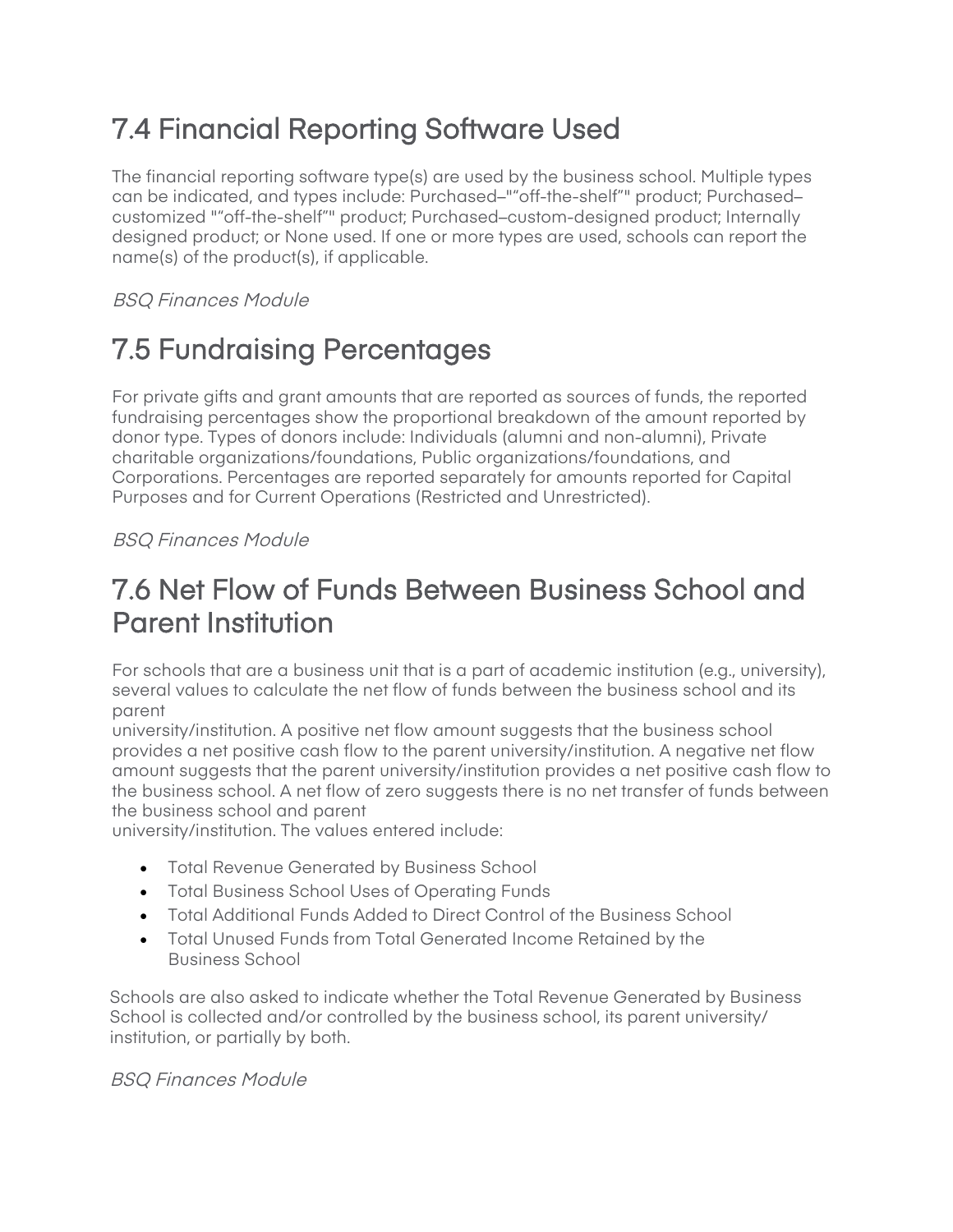### 7.7 Sources of Operating Funds

The amounts of business school operating funds received from various sources. These sources include:

- Tuition & Fees
- Government Appropriations
- University/Institutional Allocations
- Other charges to students for educational purposes
- Government grants and contracts
- Private contracts
- Non-degree management education
- Private gifts and grants (Capital Purposes and Current Operations)
- Funds from business school endowment
- Unspent reserve funds from previous years
- Other

BSQ Finances Module

### 7.8 Tuition and Fees

Per-student costs incurred for students from several provenances: from within the province/state in which the school is located, from another province/state in the country in which the school is located, from outside the country in which the school is located (i.e., internationally mobile students), and those enrolled entirely online. Schools affirm whether or not they offer undergraduate, full-time MBA, and part-time MBA programs in order to enter tuition data. Tuition amounts are given for a single year of study at the undergraduate level, and for the entire program cost of a full-time MBA or part-time MBA program.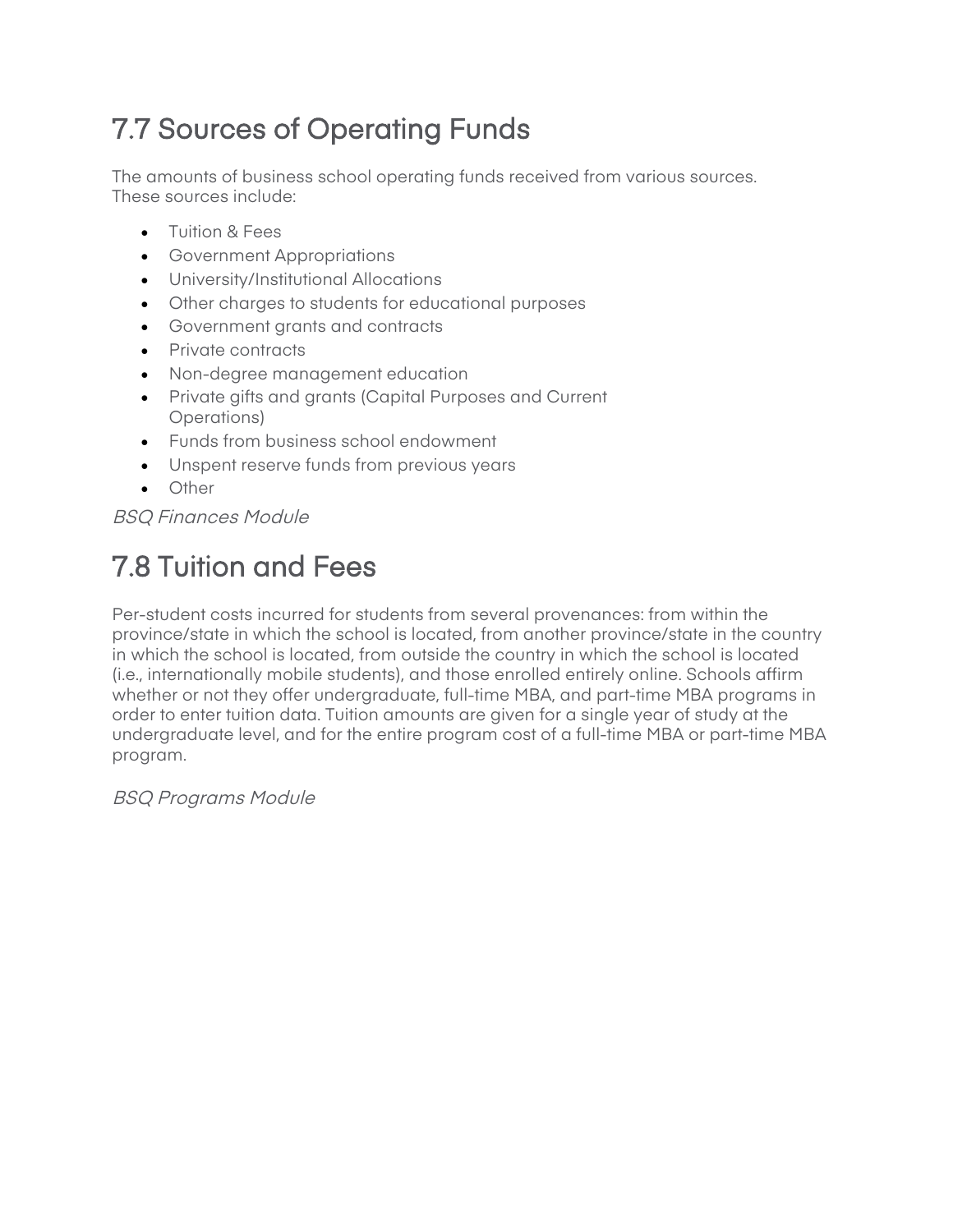### 7.9 Uses of Operating Funds

The amounts of business school operating funds expended for various purposes. Totals for each purpose are divided into Salary vs. Non-Salary Expenditures. These purposes include:

| Administrative support                               | Physical plant                  |
|------------------------------------------------------|---------------------------------|
| Alumni programs/services                             | Public service                  |
| Auxiliary enterprises                                | Research                        |
| Degree programs instructional activity Faculty/staff | Scholarships                    |
| recruiting expenditures Library                      | Student services and admissions |
| Marketing & advertising                              | Technology                      |
| Non-degree management education instruction          | Total benefits compensation     |
|                                                      | Other                           |
|                                                      |                                 |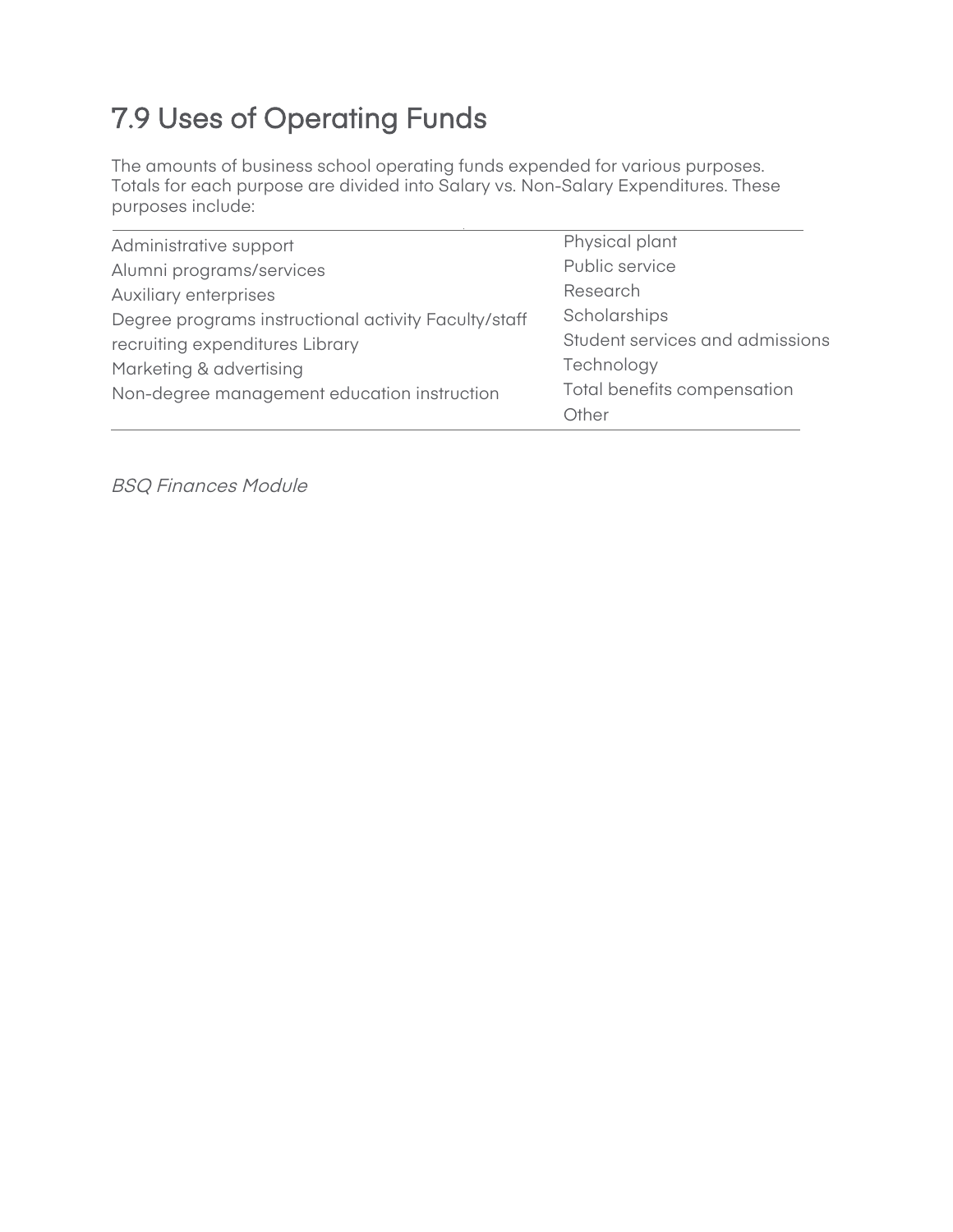### 8 Governance

#### 8.1 Business School Advisory Council Relations

Information regarding whether various topics are brought up to that council by the business school, or vice versa. Topics include Budgets, Fund Raising, & Development; New Programs or Curricula; Faculty Hiring and Retention; Research or Research Needs; Experiential Learning/Internships; Relevance, Currency, Quality of Curriculum; Student Quality; Student Diversity; Desired Skill Sets of Graduates; Relationships with Central Administration/Other University Schools; and Other. If Other is selected, a description is entered as well.

Note: These data are available only if the business school has indicated in the survey that it has an advisory council, board, etc.

BSQ Finances Module

#### 8.2 Business School Influence on Parent Budget

The relative level of influence on the determination of the annual operating budget and related resource allocation decisions, held by the business school on the overall budget of its parent university or institution.

The level of influence is measured on the following 1–5 scale:

- 1 Input never impacts decisions
- 2 Input not likely to impact decisions
- 3 Some input may impact decisions
- 4 Input is likely to impact decisions
- 5 Input essentially determines decision outcomes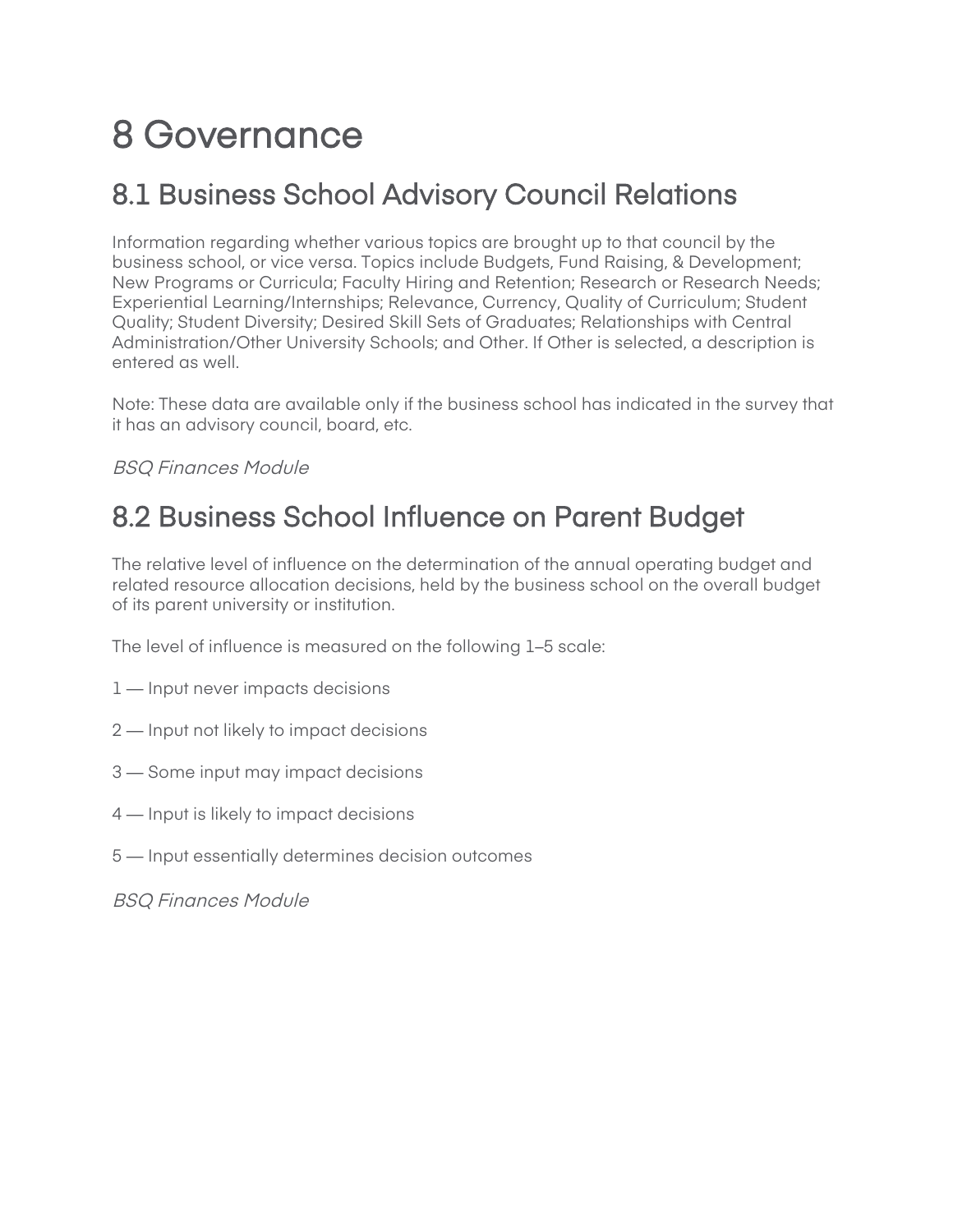#### 8.3 Level of Governance Autonomy

For various governance aspects, the level that best describes the level of autonomy their business school has with regard to its parent university or institution (if applicable), according to the following scale:

1 — The business school's parent institution makes the decisions centrally

2 — The business school makes the decisions jointly or in consultation with the parent

institution

3 — The business school makes the decisions independently of the parent institution

Other — A description of the relationship is provided

Governance aspects so rated include Financial Management, Determining Teaching Loads, Fundraising Efforts, Development, and Management of Overhead Expenses.

#### BSQ Finances Module

#### 8.4 Organizational Control

Variables that indicate whether an array of business school functions or operations are managed or controlled:

- By the business school
- By the university or other parent institution of which the business school is a part
- Jointly, where the function or operation is controlled and/or budgeted at the institution level but includes staff or resources dedicated to the business school
- Independently, where the function or operation is not managed or controlled either by the business school or the university or other parent institution
- N/A indicates the function or operation is not present at all

Functions include:

| Academic advising for undergraduate<br>and graduate students | Career services for undergraduate and<br>graduate students |  |
|--------------------------------------------------------------|------------------------------------------------------------|--|
| Academic assistance centers                                  | Communications                                             |  |
| Admissions for undergraduate and                             | Development                                                |  |
| graduate students                                            |                                                            |  |
| Business alumni relations                                    | Information technology                                     |  |
| <b>Business libraries</b>                                    | Internship programs                                        |  |
| Business research centers                                    | Non-degree executive education centers                     |  |
| Business school or program buildings                         | Student residential housing                                |  |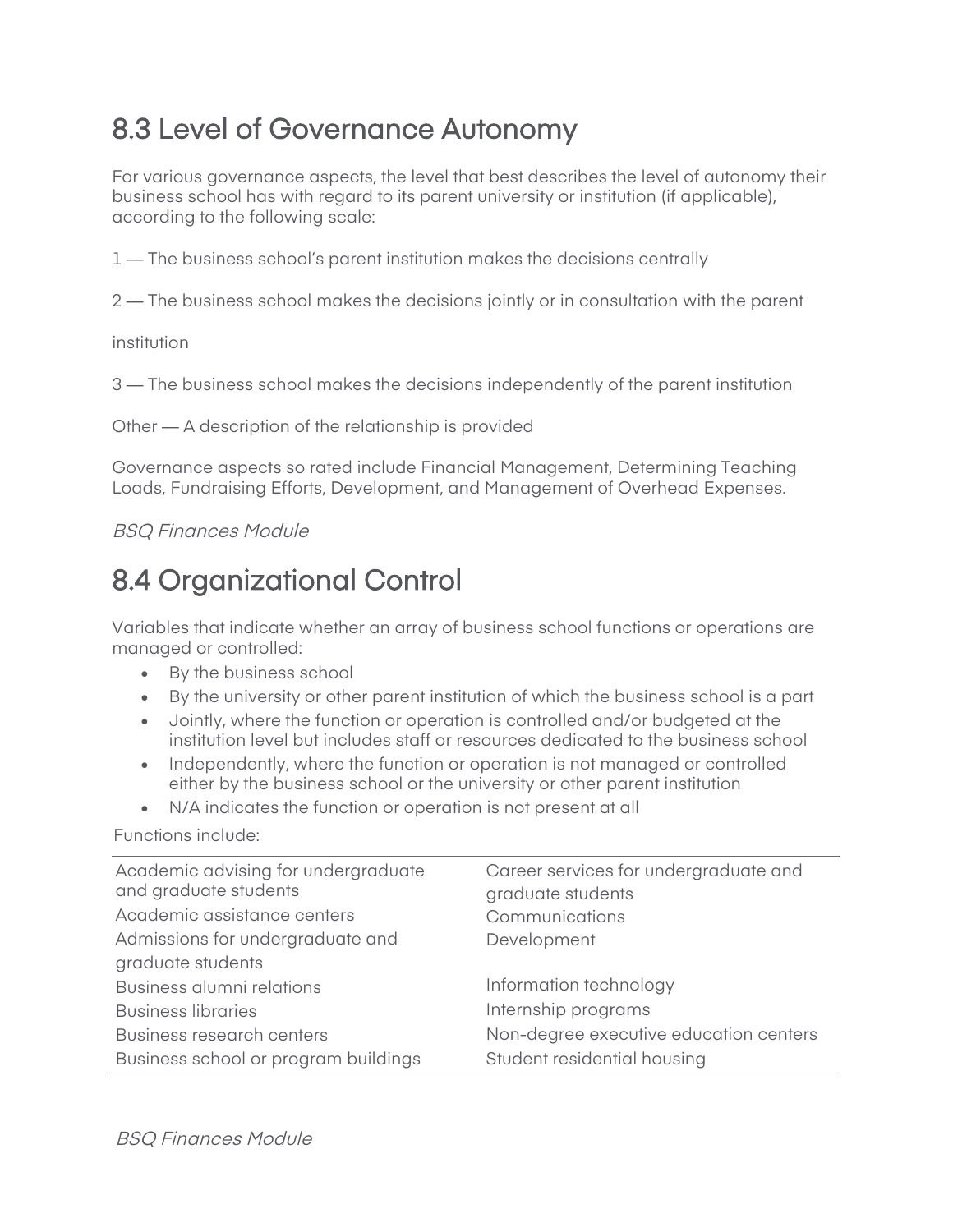#### 8.5 Resource Allocation Factors

These data indicate whether various items are factors in the determination of how funds flow from the parent institution to the business school, and vice versa, if applicable. Potential factors include Number of Students, Cost per Student Enrolled, Teaching Loads, Revenue Generated by the Business School, and Other (with description).

#### BSQ Finances Module

#### 8.6 Resource Allocation Models

The model used by the business school's administration to allocate resources to its internal departments, and if applicable, by the business school's parent university to allocate resources to the business school and other academic units. Options include:

- Central-Administration Management (CAM), in which revenues from tuition, state appropriation, and other sources flow to the business school's/parent institution's central administration, which then allocates funds to the internal departments/ academic schools at its discretion, by a formal request process, or via predetermined formula(s)
- Responsibility-Centered Management (RCM), in which formulas are developed to devolve revenue ownership directly to the operating school(s)/departments generating the revenue, and then to assess taxes to cover the school's/ departments' share of centrally borne expenditures
- Other, which is described by the reporting school. Multiple models can be selected, as appropriate.

BSQ Finances Module

#### 8.7 Resource Tracking

These data indicate whether various individuals or groups play a role in or are responsible for keeping track of the sources and/or uses of business school resources. Such individuals/groups include central administration of the business school's parent university/institution (if applicable), the business school's dean/dean's office, the business school's department heads, and individual members of the business school's faculty.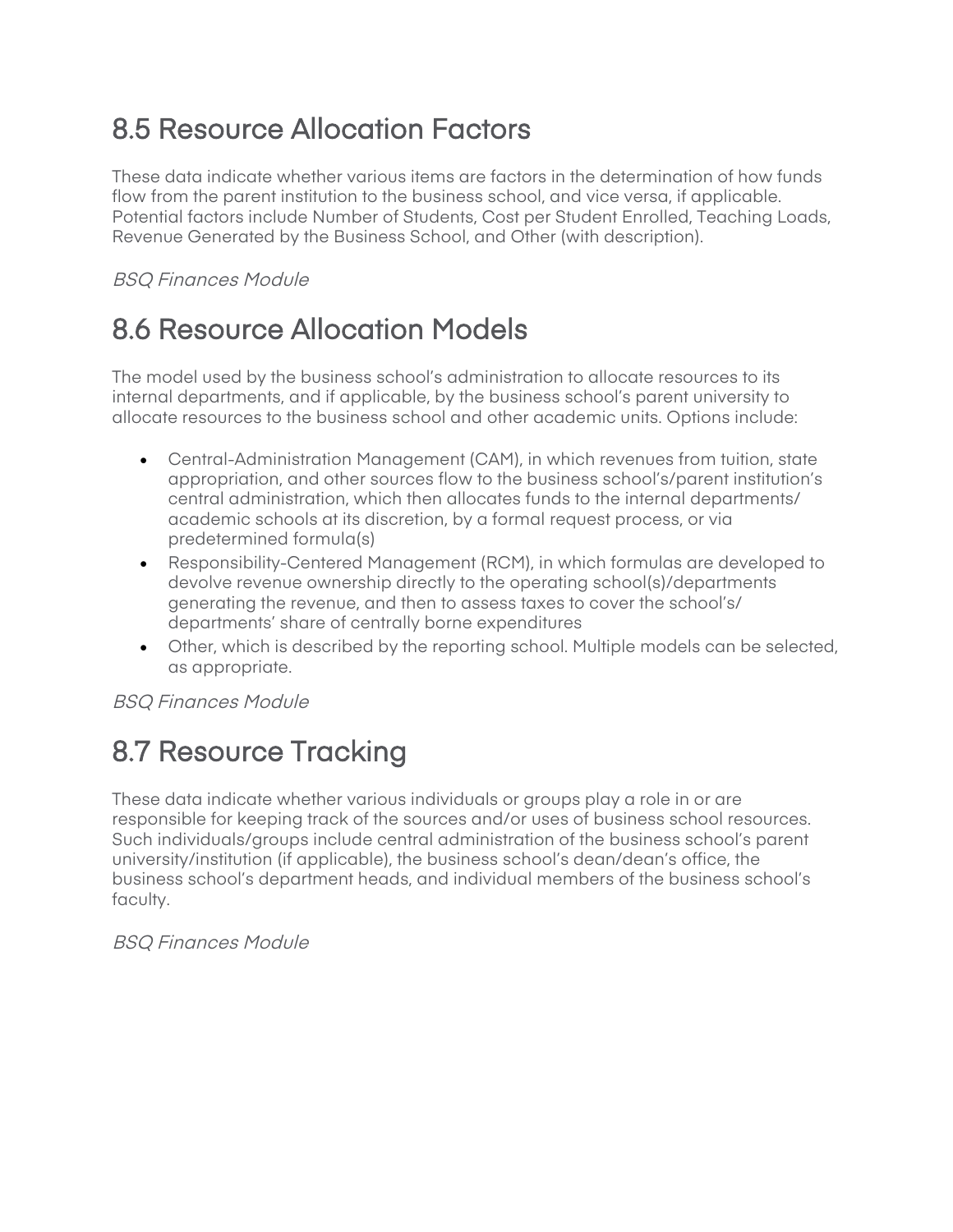#### 8.8 Stakeholder Influence and Involvement

The level of involvement in, and influence on, the determination of the annual business school operating budget and related resource allocation decisions, for various types of stakeholders, using a 1–5 scale for involvement/influence:

1—Does not participate/offer input, Input never impacts decisions 2—Minimal participation/input, Input not likely to impact decisions 3—Moderate participation/input, Some input may impact decisions 4—Significant participation/input, Input is likely to impact decisions 5—Sole responsibility, Input essentially determines decision outcomes

Stakeholders include (as applicable) University Provost/Chief Academic Officer, University Finance Office, University Faculty (e.g., Faculty Senate), Business School Dean/ Dean's Office, Business School Department Heads; Business School Faculty, Business School Advisory Council, Faculty Union(s), Students, Accrediting Bodies, Domestic Government Agencies, and Donors.

BSQ Finances Module

#### 8.9 Tuition Collection Models

At each degree level (Undergraduate, Master's, Doctoral), data indicating which of several tuition collection models are used. Multiple models can be selected at each level to reflect different practices for different degree programs. Model options include:

- A—Business school collects tuition directly from students and pays a certain percentage to the central administration of the school's parent university
- B—Business school's parent university collects tuition for all its academic schools and allocates the funds to the business school for its operating budget
- C—Tuition is not collected by the parent university and/or business school (i.e., program is free)
- D—Other, with description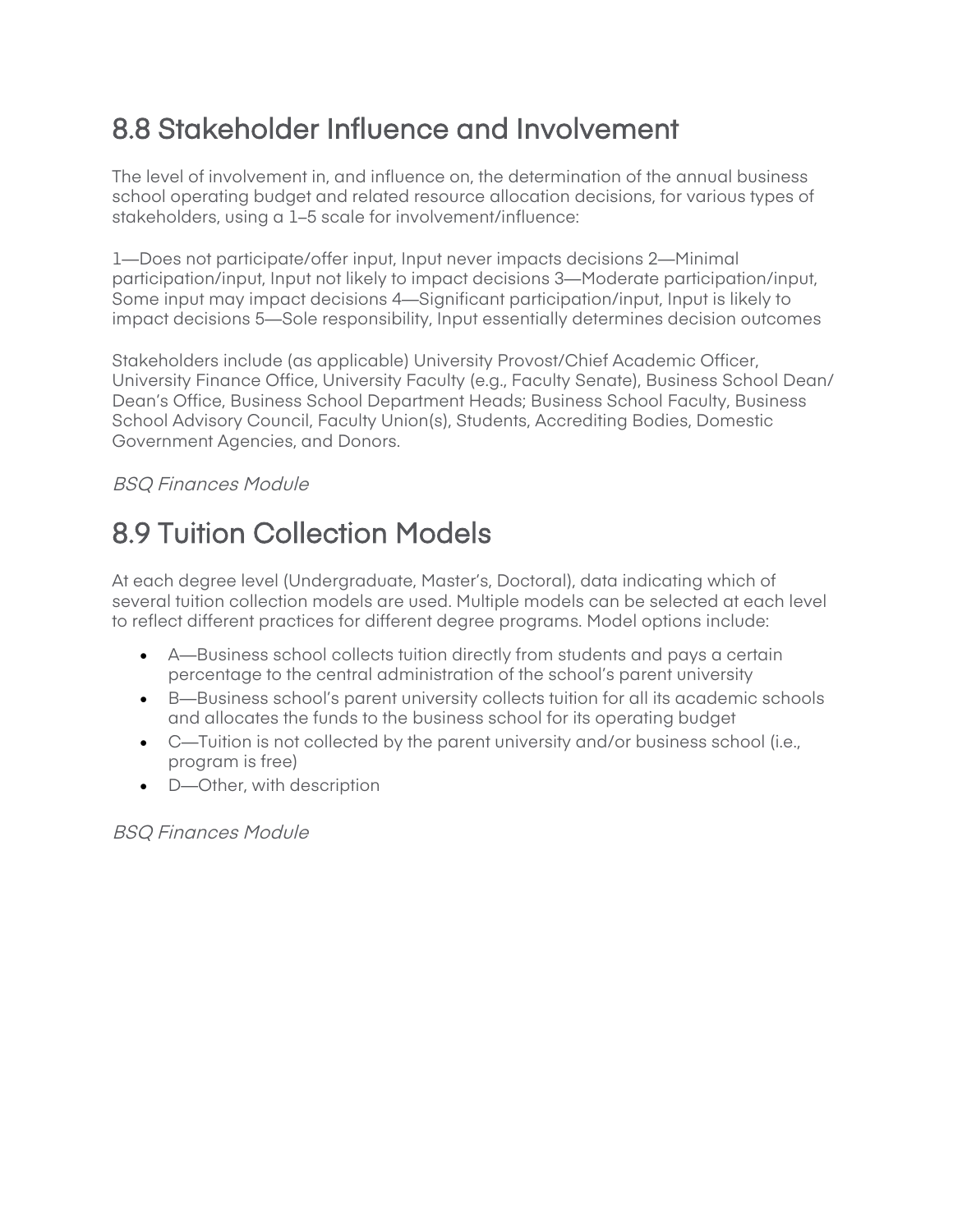# 9 Graduate Employment

#### 9.1 Accounting Unit Graduate Salaries

For graduates of each program reported on the APQ, who reported seeking full-time professional employment, reported receiving and accepting a job offer by their graduation date or within 6 months, and also reported their starting base annual salary, the accounting unit may report the mean, median, lowest and highest salary figure reported. For graduates of master's and doctoral programs, the salary figures may also be broken out by graduates from the home country/territory of the reporting accounting unit versus those from elsewhere. At the master's level, all these numbers may also be broken out by vehicle delivery type (e.g., full-time traditional two-year, part-time evenings and weekends, online, etc.).

Accounting Programs Questionnaire (APQ)

#### 9.2 Accounting Unit Graduates

For each program reported on the APQ, the accounting unit may report the numbers of graduates who are seeking employment after graduation, and those not seeking employment for various reasons (e.g., already employed while undertaking the program, continuing their education, starting a business, etc.). For those seeking employment, the unit may also report the numbers who receive and accept offers of full-time employment prior to or by graduation, after graduation but within 3 months, or after 3 months but before 6 months. For those that receive and accept job offers, the unit may also report the numbers who give their base annual starting salary figures. At the master's level, all these numbers may also be broken out by vehicle delivery type (e.g., full-time traditional twoyear, part-time evenings and weekends, online, etc.).

Accounting Programs Questionnaire (APQ)

#### 9.3 Business Unit Basic Graduate Employment Data

Basic characteristics of the reporting school with regard to the program levels they offer, and for which they have data about their graduates' post-degree employment. Includes currency used for reporting financial figures, the degree levels offered by the school, and the degrees for which they have graduate employment data to report. Degree levels include: Undergraduate, Masters-Generalist (including separate tables for MBA and EMBA), Masters-Specialist, and Doctoral.

BSQ Employment Module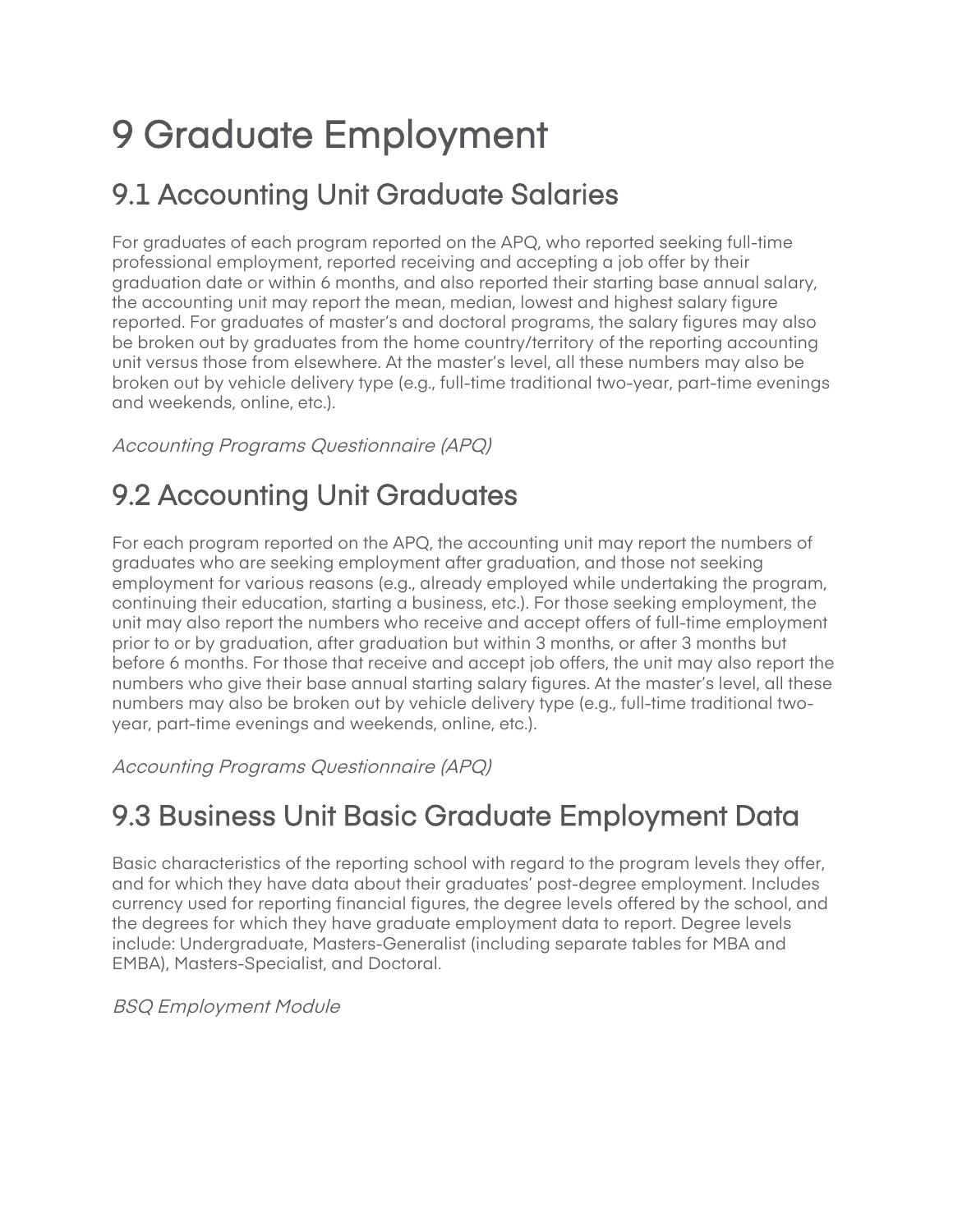#### 9.4 Business Unit Graduate Employment

For each program level reported on the BSQ Employment Module, the business school may report the numbers of graduates who are seeking employment after graduation, and those not seeking employment for various reasons (e.g., already employed while undertaking the program, continuing their education, starting a business, etc.). For those seeking employment, the business school may also report the numbers who receive and accept offers of full-time employment prior to or by graduation, after graduation but within 3 months, or after 3 months but before 6 months. For those that receive and accept job offers, the school may also report the numbers who give their base annual starting salary figures. At the master's and doctoral levels, the school may also report the numbers who give figures for signing bonuses and/or other guaranteed compensation. All these numbers may also be broken out by graduates of full-time or part-time programs. Program levels for reporting purposes include: Undergraduate (all combined), Masters-Generalist (all combined), MBA, EMBA, Masters-Specialist (all combined), and Doctoral (all combined).

#### BSQ Employment Module

#### 9.5 Business Unit Graduate Salary and Compensation

For graduates of each program level reported on the BSQ Employment Module, who reported seeking full-time professional employment, reported receiving and accepting a job offer by their graduation date or within 6 months, and also reported their starting base annual salary, the business school may report the mean, median, lowest and highest salary figure reported. For graduates of master's and doctoral programs, the business school may also report the mean, median, lowest and highest figures reported for any signing bonuses and/or other guaranteed compensation. Program levels for reporting purposes include: Undergraduate (all combined), Masters-Generalist (all combined), MBA, EMBA, Masters-Specialist (all combined), and Doctoral (all combined). Reporting schools have the option to break all data out by graduates of full-time and part-time programs.

BSQ Employment Module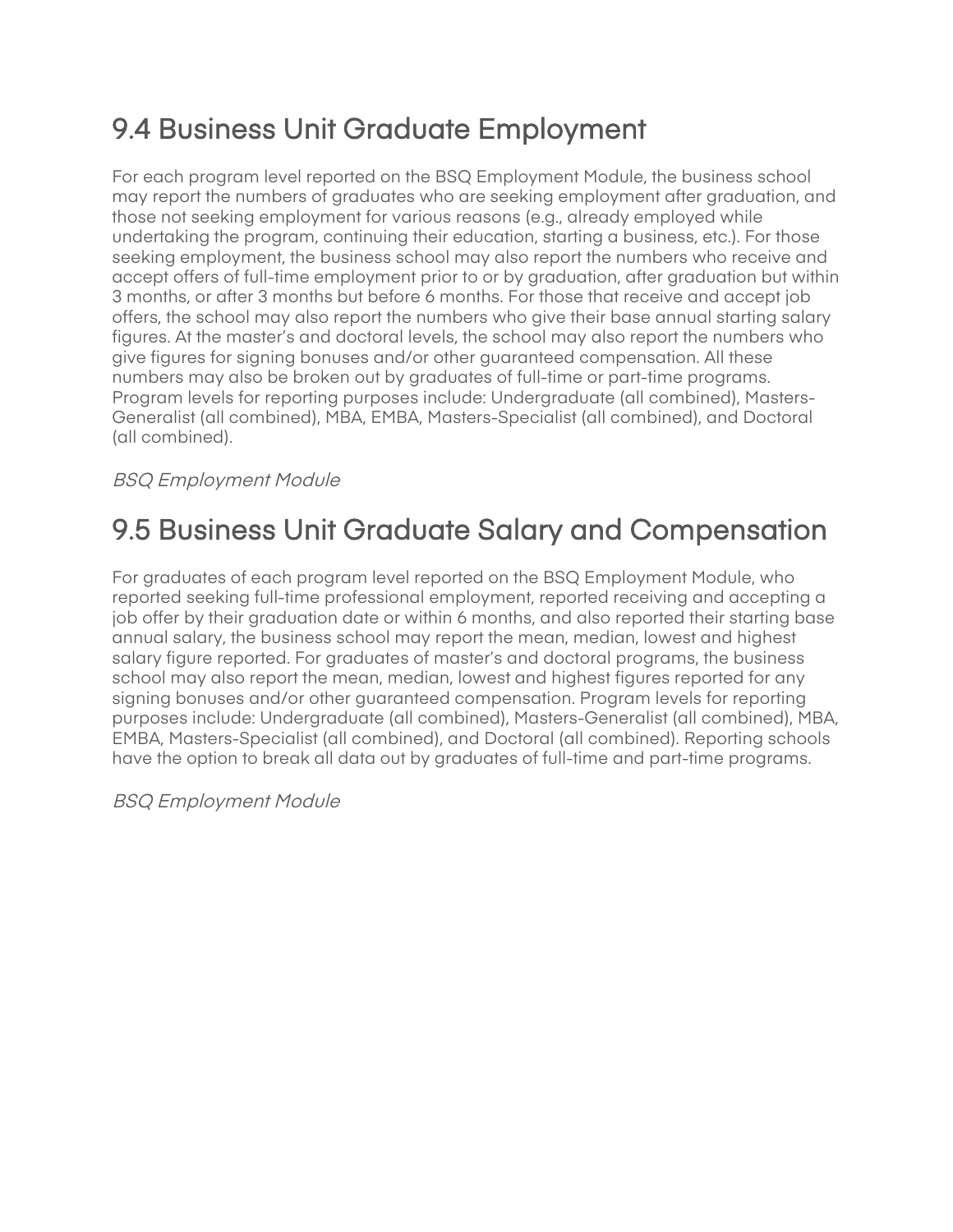# 10 Innovations That Inspire

#### 10.1 Innovation Characteristics

Groups of key words that are applied to entered innovations by the reporting business school. Multiple such categories can be applied to a single innovation.

Innovations That Inspire

### 10.2 Innovations

An annual initiative, the Innovations That Inspire challenge recognizes institutions from around the world serving as champions of change in the business education landscape. Business schools are invited to report examples of how they are producing innovative and impactful new curricula, research, programs, and thought leadership. Each reported innovation includes descriptive text, URL links to further information, and a contact person at the reporting school for further information.

Innovations That Inspire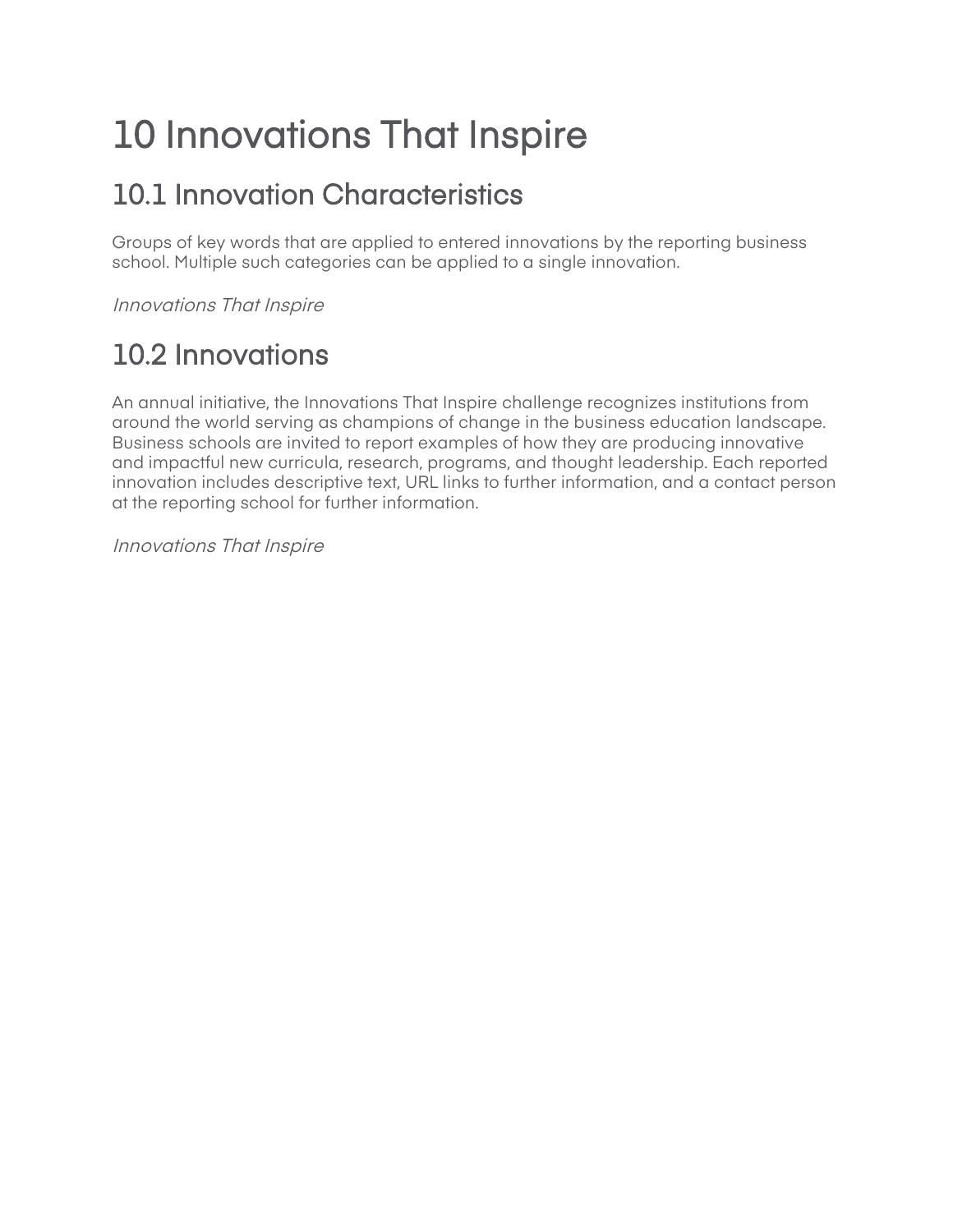### 11 Mission and Strategic Management

#### 11.1 Accounting Unit Age of Mission and Strategic Plan

The academic year in which the accounting unit's mission statement and strategic plan were adopted or last revised.

Accounting Programs Questionnaire (APQ)

### 11.2 Accounting Unit Mission and Priorities

The text of the accounting unit's mission statement, and the levels of emphasis (Low, Medium, or High) that mission places upon different types of activities and research.

Activity Types: Intellectual Contributions, Service, and Teaching Research Types:

 Applied or Integration/Application Scholarship, Basic or Discovery Scholarship, and Teaching & Learning Scholarship

Accounting Programs Questionnaire (APQ)

### 11.3 Area of Recruiting Focus

For various program types, the geographic area in which the school focuses for marketing and student recruitment. Program types include Undergraduate, MBA, EMBA, Other Master's, and Doctoral. Options include Local—within local county/municipality, State/Provincial—within home state/province, Intra-national region—region within host location, National—throughout host location, International region—within continental area, Global—throughout entire world, or Not Applicable (if the school does not offer programs of the listed type).

BSQ Programs Module

#### 11.4 Business School Age of Mission and Strategic Plan

The academic year in which the business school's mission statement and strategic plan were adopted or last revised.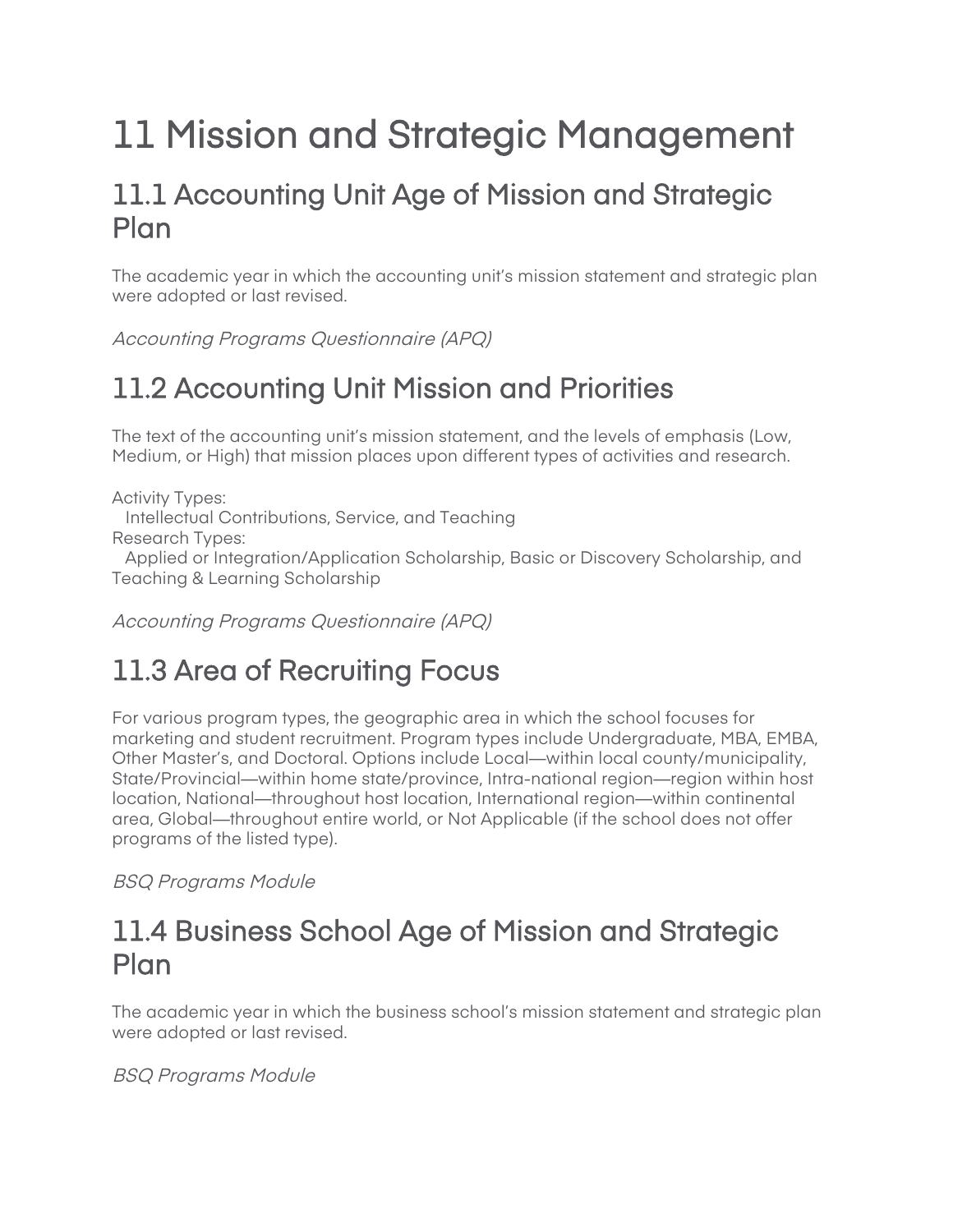#### 11.5 Business School Mission and Priorities

The text of the business school's mission statement, and the levels of emphasis (Low, Medium, or High) that mission places upon different types of activities and research.

Activity Types: Intellectual Contributions, Service, and Teaching Research Types: Applied or Integration/Application Scholarship, Basic or Discovery Scholarship, and Teaching & Learning Scholarship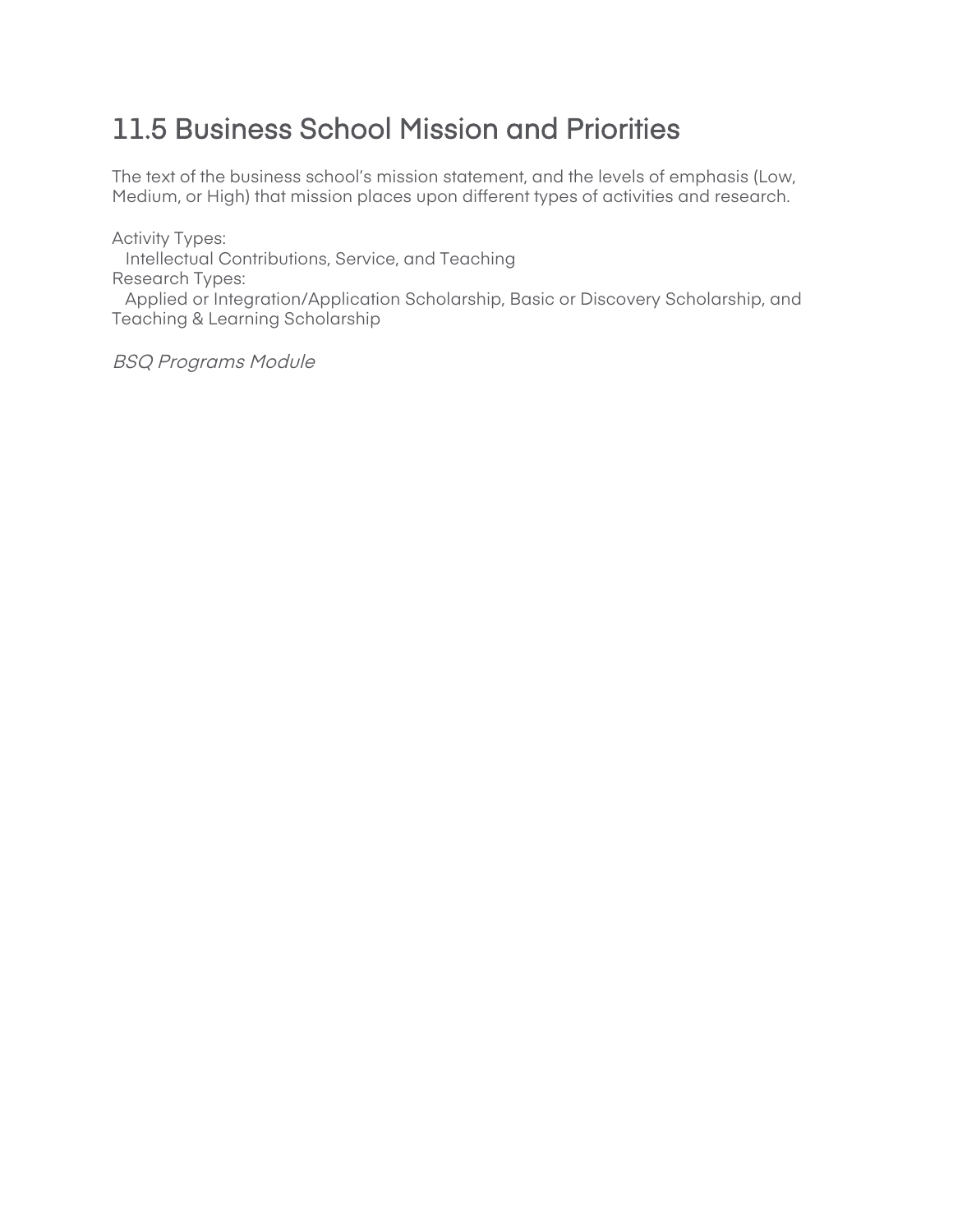## 12 Programs

#### 12.1 Accounting Unit Program

The complete list of programs offered by the accredited accounting unit. For each program, the following characteristics are reported:

- Education Level (e.g., Undergraduate, Masters-Generalist, Masters-Specialist, Doctoral, Graduate Level Integrated Undergrad-Masters, etc.)
- Degree Title
- Field/Discipline (e.g., Accounting, Actuarial Science, Assurance Services, Financial Reporting, Forensic Accounting, Governmental Accounting, Information Systems, Internal Auditing, Managerial Accounting, Taxation, and/or Other)
- Major Emphasis
- Sub-emphasis (if any)
- Program Life Cycle (Start Year/Month and if applicable, End Year/Month)
- Program Characteristics (At least one must be selected for each program when reported):
	- o Full-Time (FT)- program may be completed in full by students that enroll only on a full-time basis.
	- o Part-Time (PT)-program may be completed in full by students enrolled only on a part-time basis.
	- $\circ$  1 Year (1-YR) program is designed to be completed in 1 year by students who enroll for 1 year only.
	- o Evenings and Weekends (EW)- all courses requiring participation at a designated time (synchronous learning, whether face to face or online) is available during evenings and weekends.
	- o Off-Campus (OC)- program may be completed in full by students enrolled only in courses taught at locations other than the main campus of the business unit.
	- o Partner (PRT) program involves a formal partnership with another academic unit on campus, or another institution or organization, to deliver courses required to earn the degree.
- Delivery Vehicles (At least one must be selected for each program when reported)
	- o Face-to-Face-program may be completed fully on campus in a face to face setting on one of the school's campuses.
		- o Primarily Online (OL)-program may be completed in full by students enrolled only in courses taught online. Includes program in which some limited residency is required for orientation or testing.
		- o Exclusively Online (OL)-program may be completed in full by students enrolled only in courses taught online, including all testing and orientations (e.g., the student can complete all transactions at a distance).
		- o Multi-Modal-program can be completed in full either face-to-face or online, where all required courses are available via both delivery modes and students can choose the method of delivery for each of their courses and could possibly be in both distance and face-to-face courses during the same semester (e.g., timeframe).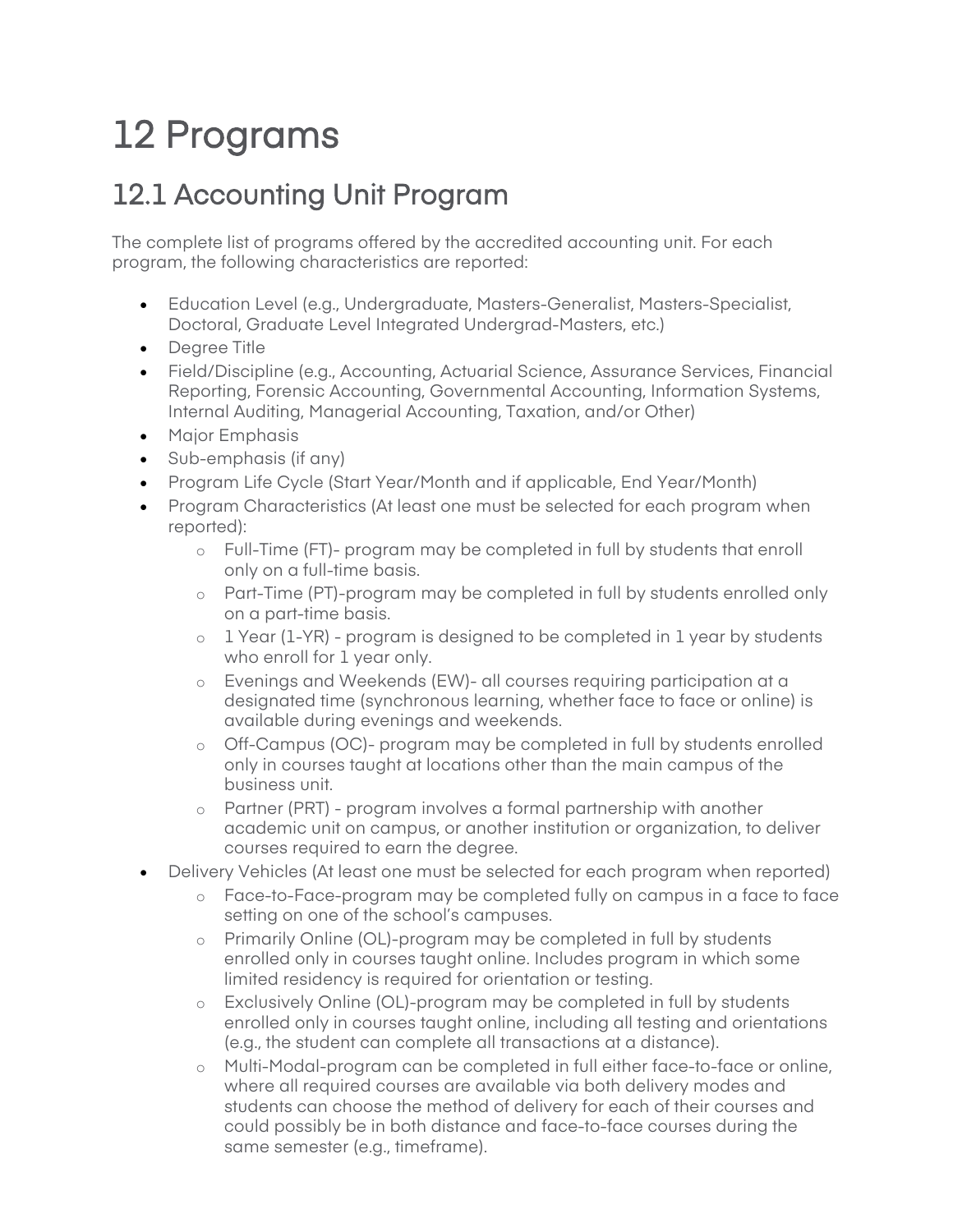- o Blended/Hybrid (B/H)-program requires the student to take courses that are face-to-face and courses that are delivered online, such that students must attend courses that may be a combination of both online and faceto-face delivery, online only, and face-to-face only.
- o Non-Digital Distance Education (NDDE)-program is available for completion by students enrolled only in courses taught via distance learning, EXCLUDING online (e.g., by correspondence courses).

Accounting Programs Questionnaire (APQ)

#### 12.2 Business Program Level of Reporting Detail

The level of detail at which the business school reports enrollment and admissions data for its master's, doctoral, and certificate programs. Options include Level 1, which gives a unique data table for each degree title + field/discipline combination, and Level 2 which gives a unique data table for each degree title only. For example, if a school reports multiple MBA programs, each with a different disciplinary field (e.g., Accounting, General Business, Finance, etc.), then selecting Level 2 would create a single data table for all MBA programs, while Level 1 would allow the school to report enrollment and admissions data for each individually (e.g., MBA in Accounting, MBA in General Business, MBA in Finance, etc.). Prior to the 2016-17 iteration, Level 3 (Masters-Generalist/EMBA/Masters-Specialist in aggregate) was also an option. Level 3 reporting gave three data tables regardless of what master's programs were listed in Section C1; one for all Masters-Specialist programs, one for all EMBA programs, and one for all other Masters-Generalist programs, including MBAs.

#### BSQ Programs Module

#### 12.3 Business School Program

The complete list of programs offered by the business school. For accredited schools, whether or not each individual program lies within the scope of accreditation is entered and reviewed by AACSB Accreditation Staff. For each program, the following characteristics are reported:

- Education Level (e.g., Undergraduate, Masters-Generalist, Masters-Specialist, Doctoral, Graduate Level Certificate, etc.)
- Degree Title
- Field/Discipline (e.g., Accounting, Actuarial Science, Assurance Services, Financial Reporting, Forensic Accounting, Governmental Accounting, Information Systems, Internal Auditing, Managerial Accounting, Taxation, or Other)
- Major Emphasis
- Sub-emphasis (if any)
- Program Life Cycle (Start Year/Month and if applicable, End Year/Month)
- Program Characteristics (At least one must be selected for each program when reported):
	- o Full-Time (FT)- program may be completed in full by students that enroll only on a full-time basis.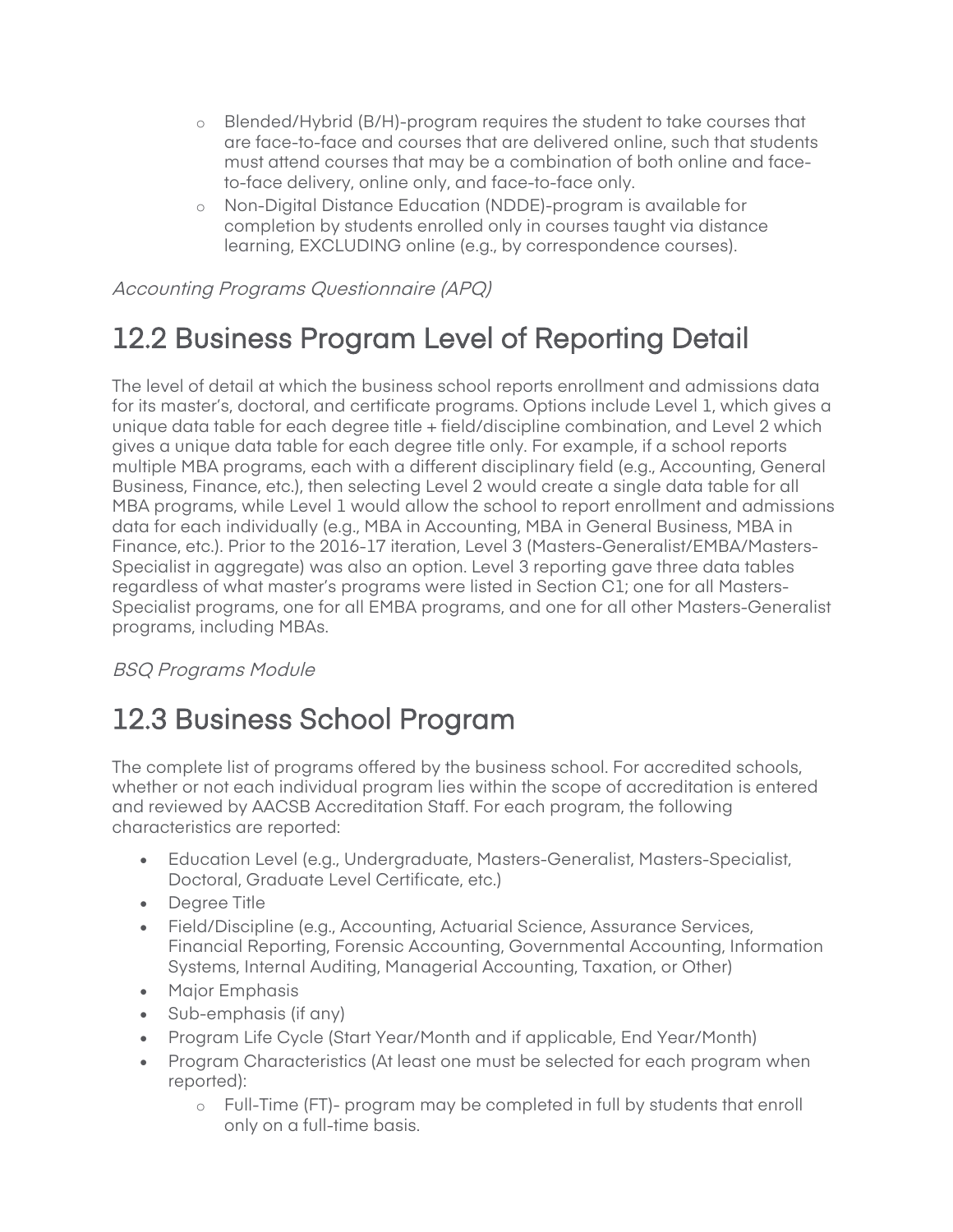- o Part-Time (PT)-program may be completed in full by students enrolled only on a part-time basis.
- $\circ$  1 Year (1-YR) program is designed to be completed in 1 year by students who enroll for 1 year only.
- o Evenings and Weekends (EW)- all courses requiring participation at a designated time (synchronous learning, whether face to face or online) is available during evenings and weekends.
- o Off-Campus (OC)- program may be completed in full by students enrolled only in courses taught at locations other than the main campus of the business unit.
- o Partner (PRT) program involves a formal partnership with another academic unit on campus, or another institution or organization, to deliver courses required to earn the degree.
- Delivery Vehicles (At least one must be selected for each program when reported)
	- o Face-to-Face-program may be completed fully on campus in a face to face setting on one of the school's campuses.
	- o Primarily Online (OL)-program may be completed in full by students enrolled only in courses taught online. Includes program in which some limited residency is required for orientation or testing.
	- o Exclusively Online (OL)-program may be completed in full by students enrolled only in courses taught online, including all testing and orientations (e.g., the student can complete all transactions at a distance).
	- o Multi-Modal-program can be completed in full either face-to-face or online, where all required courses are available via both delivery modes and students can choose the method of delivery for each of their courses and could possibly be in both distance and face-to-face courses during the same semester (e.g., timeframe).
	- o Blended/Hybrid (B/H)-program requires the student to take courses that are face-to-face and courses that are delivered online, such that students must attend courses that may be a combination of both online and face-to-face delivery, online only, and face-to-face only.
	- o Non-Digital Distance Education (NDDE)-program is available for completion by students enrolled only in courses taught via distance learning, EXCLUDING online (e.g., by correspondence courses).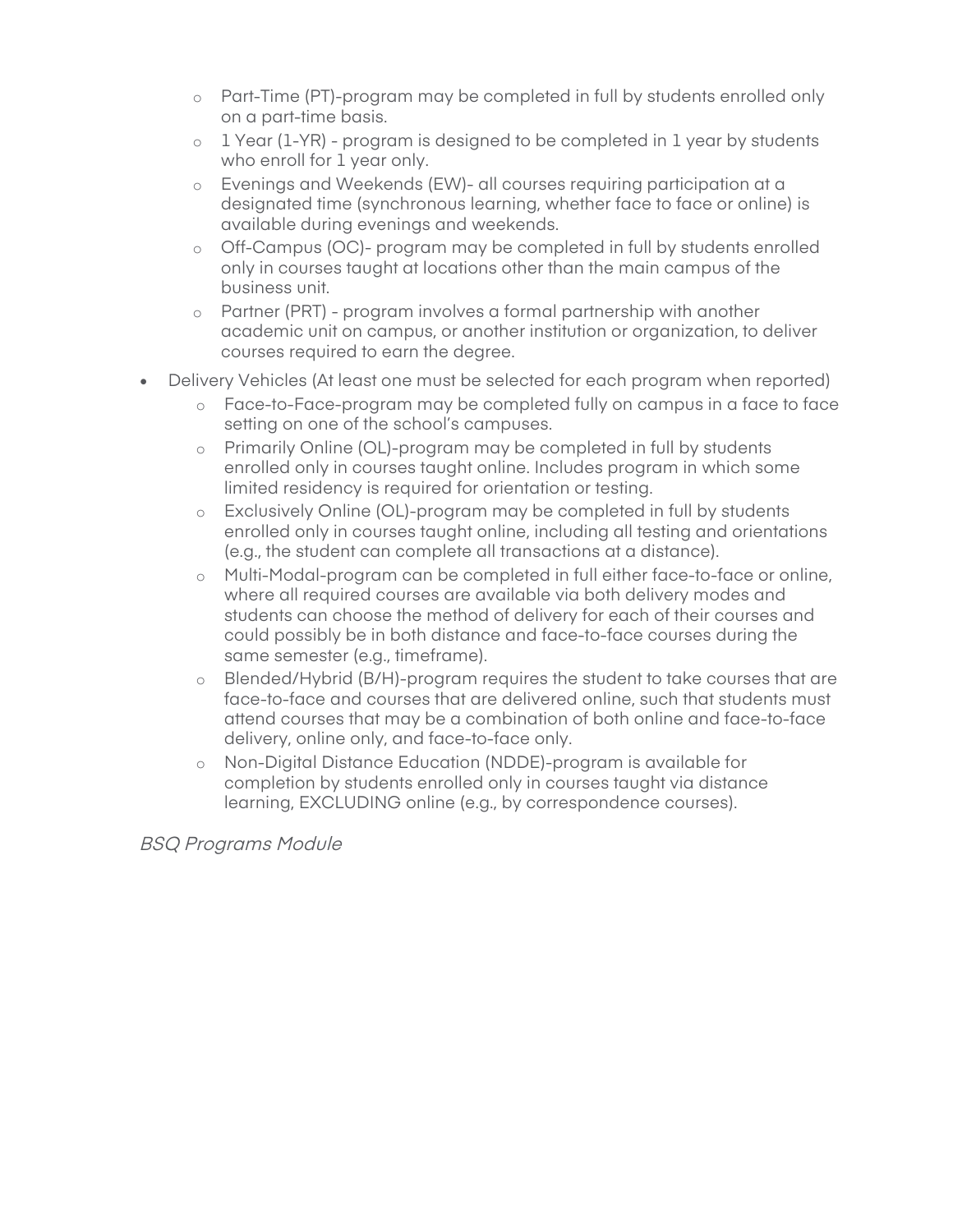# 13 Appendix

#### Data Calendar

Free and unlimited access to data is available through AACSB's DataDirect system for participating AACSB educational members, and by custom request for the public media and other schools. There is a consulting fee for those not affiliated with a participating institution.

#### Data Collection and Release Time Frames

Each year, AACSB member schools are invited to participate in annual surveys. Data collection and release time frames are listed in the table below:

| <b>Survey Name</b>                                            | <b>Data Collection</b><br><b>Time Frame</b> | <b>Data Release</b><br><b>Time Frame</b> |
|---------------------------------------------------------------|---------------------------------------------|------------------------------------------|
| Accounting Programs Questionnaire (APQ) April to June         | Late August                                 |                                          |
| <b>BSQ Programs Module</b>                                    | Mid-October to early<br>December            | Mid to late February                     |
| <b>BSQ Employment Module</b>                                  | Early January to late<br>February           | Early April                              |
| <b>BSQ Finances Module</b>                                    | Mid-March to mid-May                        | July                                     |
| <b>Staff Compensation &amp; Demographics</b><br>Survey (SCDS) | Mid-October to early<br>December            | <b>Early March</b>                       |

#### AACSB Survey Data Descriptions

This current version of the Data Glossary reflects all of the surveys in our annual cycle:

#### BSQ Programs Module

The Programs Module of the Business School Questionnaire (BSQ) is AACSB's most recently developed survey. Since 2001 and prior to the 2020-21 the BSQ captured data to track a wide variety of business school characteristics for the purpose of benchmarking and analysis. The BSQ Programs Module now captures some of the same data including admissions, enrollment, degrees conferred, student demographics, class sizes, degree programs of all levels and all delivery methods, and tuition. It is the only globally distributed survey that offers insights into each business school's priorities with respect to teaching, intellectual contributions, and service. Additionally, it also provides information on business schools' research priorities, which is the only existing globally representative metric for current research priorities in business education.